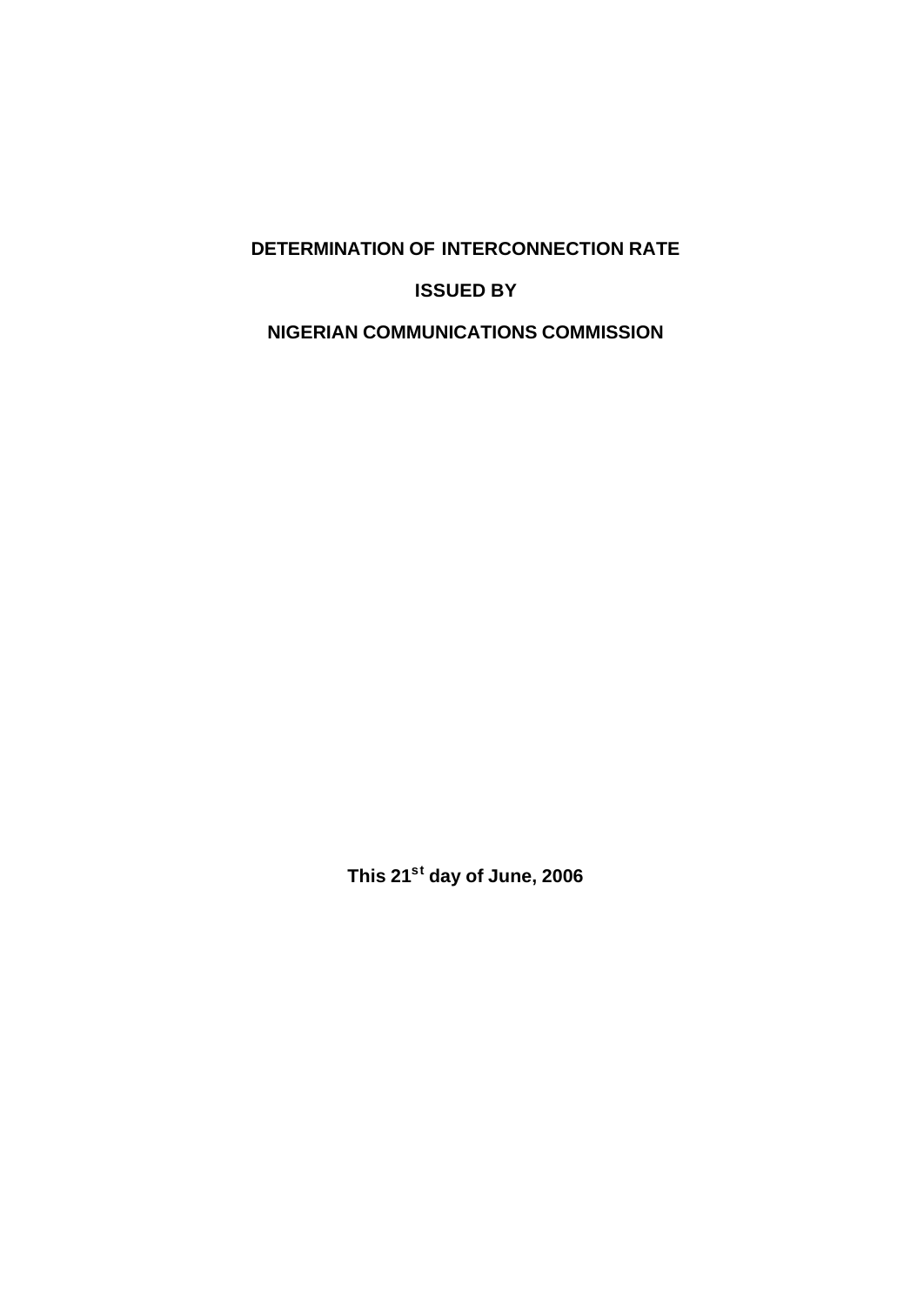# **INTERCONNECTION RATE DETERMINATION BY THE NIGERIAN COMMUNICATIONS COMMISSION**

#### **INTRODUCTION**

- 1. Interconnection is critical to the proper functioning of a competitive communications market. This is recognised in the Nigerian Communications Act 2003 (The Act), which requires network facilities providers and network service providers to provide to other licensees interconnection at any technically feasible location on request.
- 2. Where network or service providers are unable to agree on the terms and conditions for interconnection, the Commission is empowered to intervene in the public interest, whether or not requested to do so by either party to an interconnection agreement and if necessary, set rules binding on the parties concerning interconnection.
- 3. On 2 December 2003, the Commission published the Interconnection Rate Determination (the "2003 Determination"), which took effect from the 1 April, 2004. It was to remain valid and binding on licensed operators and the rates were to remain applicable for a minimum of eighteen (18) months.
- 4. The 2003 Determination stated that the Commission would commence the process of conducting another in-depth study of cost based interconnection rates to take effect on the expiry of the eighteen (18) month period. Given the complexities of commissioning and undertaking such a study and the need to consult affected parties, a study could not, in the opinion of the Commission be commissioned, concluded and consulted upon so that any determination of rates could take effect on the expiry of the eighteen month period. On that basis, the Commission consulted on the extension of and amendment to the 2003 Determination pending the completion of the in-depth study.
- 5. The Commission wrote to the operators on October 7, 2005 setting out a number of options, including that the network operators negotiate between themselves on agreeable rates, with the result of such negotiation to be communicated to the Commission within three (3) months. The majority of the operators chose this option but considered that the period of three months was too long.
- 6. The Commission was notified by the Association of Licensed Telecommunications Operators ("ALTON") in a letter dated 25, October 2005, that operators could not reach agreement. The Commission was also informed during the CEO Forum of the 2005 Telecom Summit held on 7 November 2005 that agreement was unlikely. On 16 November 2005, the Commission was informed in a letter from the GSM Consultative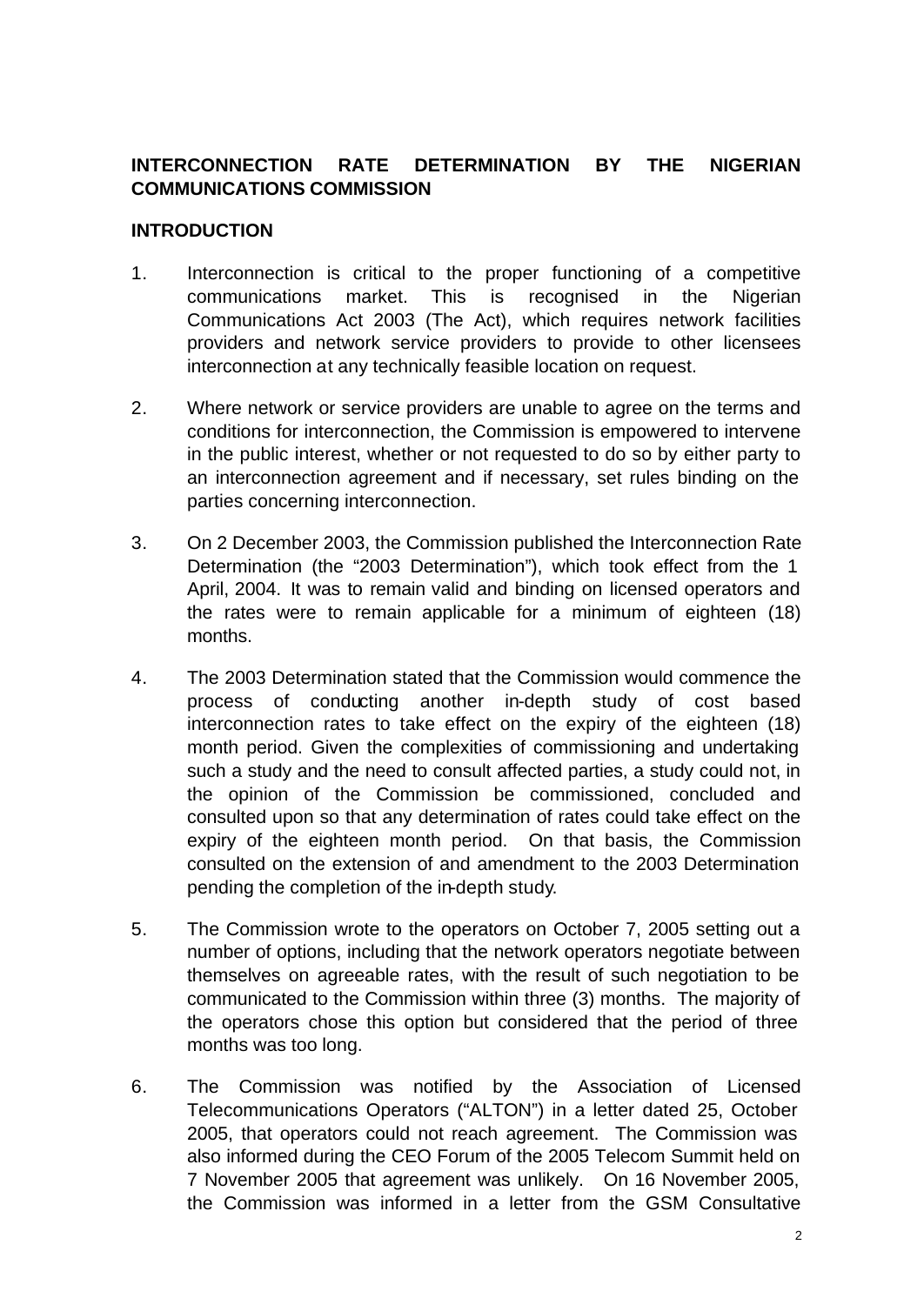Forum that the operators had not reached agreement. The Commission held a mediatory meeting on 8 December 2005 in order to assist the operators in their negotiations. During this meeting, a number of issues were raised, which are set out in the Consultation Paper. At the end of the meeting, the Commission again requested that the operators attempt to secure agreement.

- 7. On the basis of letters subsequently received by the Commission from ALTON and other operators, it was clear that the operators were unable to reach an agreement and that they were unlikely to do so in the near future. By this stage, the three (3) month period given to operators on 7 October 2005 had expired.
- 8. The Commission meanwhile had retained the firm of PricewaterhouseCoopers to undertake an in depth cost study of the interconnection rates.

# **LEGAL BASIS FOR THIS DETERMINATION**

# **BACKGROUND**

- 1. The Commission's functions and duties are set out in the Nigerian Communications Act 2003 (the "Act"). Section 4 of the Act lists the Commission's functions, which include the facilitation of investments in and entry into the Nigerian market for provision and supply of communications services, equipment and facilities (section 4(a)), the protection and promotion of the interests of consumers against unfair practices including but not limited to matters relating to tariffs and charges and the availability and quality of communications services, equipment and facilities (section 4(b)) and the promotion of fair competition in the communications industry and protection of communications services and facilities providers from the misuse of market power or anti-competitive and unfair practices by other service or facilities providers (section 4(d)).
- 2. The Commission also has the general responsibility for economic and technical regulation of the communications industry (section 4(w)).
- 3. Section 4(2) of the Act requires the Commission to carry out its functions, meet its duties and exercise its powers efficiently, effectively and in nondiscriminatory and transparent manner and in a way that is best calculated to ensure that there are provided throughout Nigeria, subject to the regulatory controls set out in the Act, all forms of communications services, facilities and equipment on such terms and subject to such conditions as the Commission may from time to time specify.
- 4. Network services providers and network facilities providers are required by section 96 of the Act to provide to other licensed operators on request by such operators interconnection to their communications systems at any technically feasible locations. Agreements for interconnection must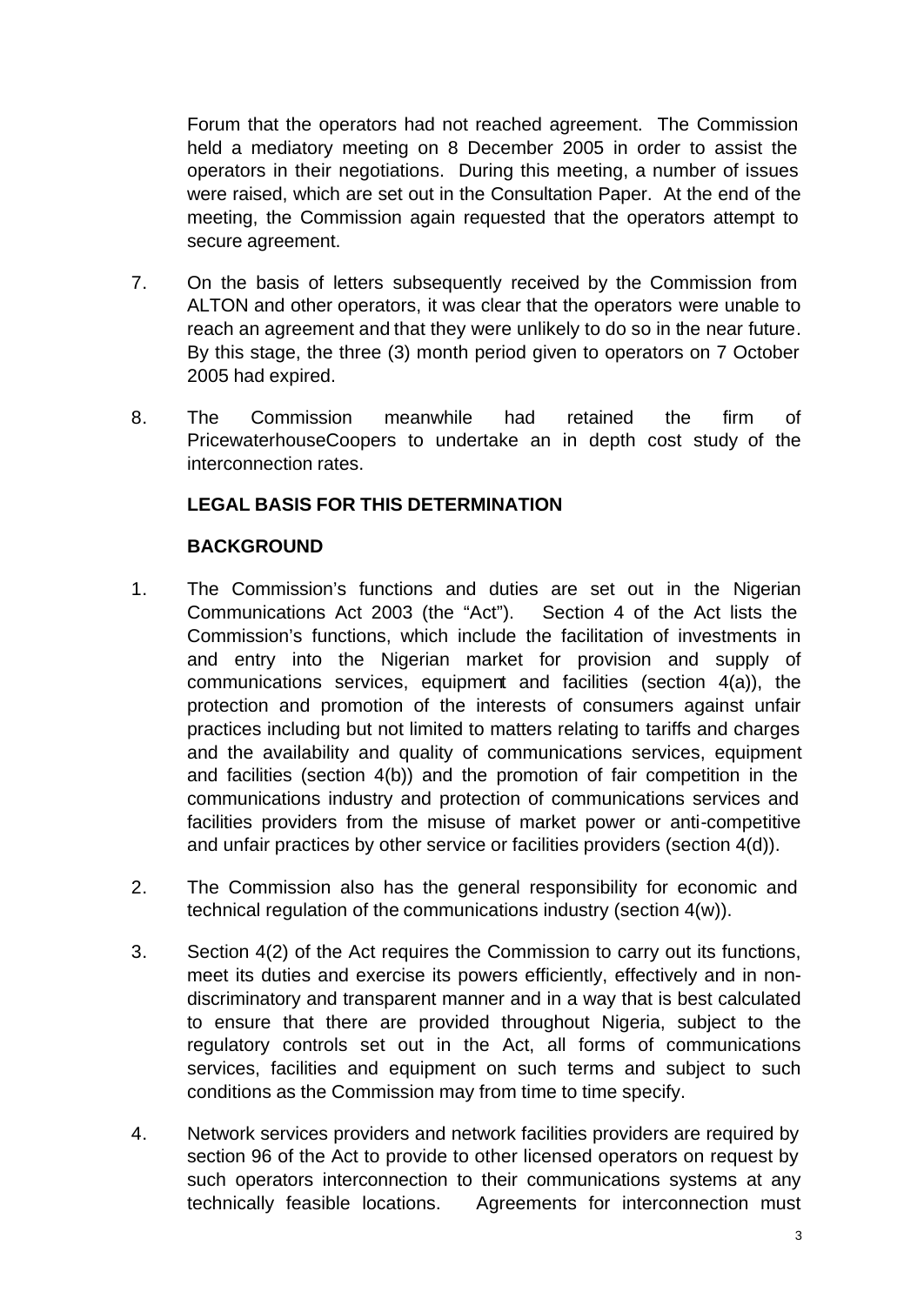according to section 97(1)(a) comply with the Act, the regulations and any guidelines published from time to time. Although the terms and conditions of interconnection agreements are to be primarily those agreed on by the parties, section 97(2) of the Act empowers the Commission on its own initiative or at the request of one or both negotiating parties to intervene where the Commission considers that an agreement or a provision of any agreement is inconsistent with the provisions of the Act or subsidiary legislation, where agreement cannot be reached or there is a delay in reaching agreement or if the Commission considers that it is in the public interest to do so.

- 5. Section 97(2) of the Act therefore provides wide discretion for the Commission to intervene in negotiations for interconnection and in concluded agreements. Further, section 98(3) of the Act provides that the Commission can, following a consideration of the terms and conditions and charges set out in an agreement require the parties to revise the agreement if it is inconsistent with the Act, the regulations or interconnection guidelines.
- 6. The National Telecommunications Policy also empowers the Commission to publish clear and appropriate studies and standards for any cost analysis required to support the development of equitable interconnection charges. Rate methodologies can also be included in any regulations made by the Commission under section 99 of the Act.
- 7. The 2003 Determination stated that the Commission would undertake an in-depth cost study of cost based interconnection rates, which would be employed to determine rates following the expiry of the minimum eighteen (18) month period during which the interconnection rates would be applied. An in-depth study of cost based interconnection has now been undertaken. In parallel with the progress of that study, the Commission afforded the operator community the opportunity to agree between themselves interconnection rates.

#### **BASIS FOR SETTING BINDING RULES**

- 8. As set out in the Introduction to this Determination, the Commission has been notified by operators' groups and individual operators that agreement on interconnection rates cannot be reached. The Commission has attempted to facilitate agreement but while the operator community has made every effort to do so, agreement has not proved to be achievable.
- 9. Interconnection underpins the provision to consumers of a wide range of services and is essential in order to ensure the development of "modern, universal, efficient, reliable, affordable and easily accessible communications services" in Nigeria. This is one of the objectives of the Act itself and is reflected in the Commission's functions, which are described in paragraph 2 of this Section of the Determination. The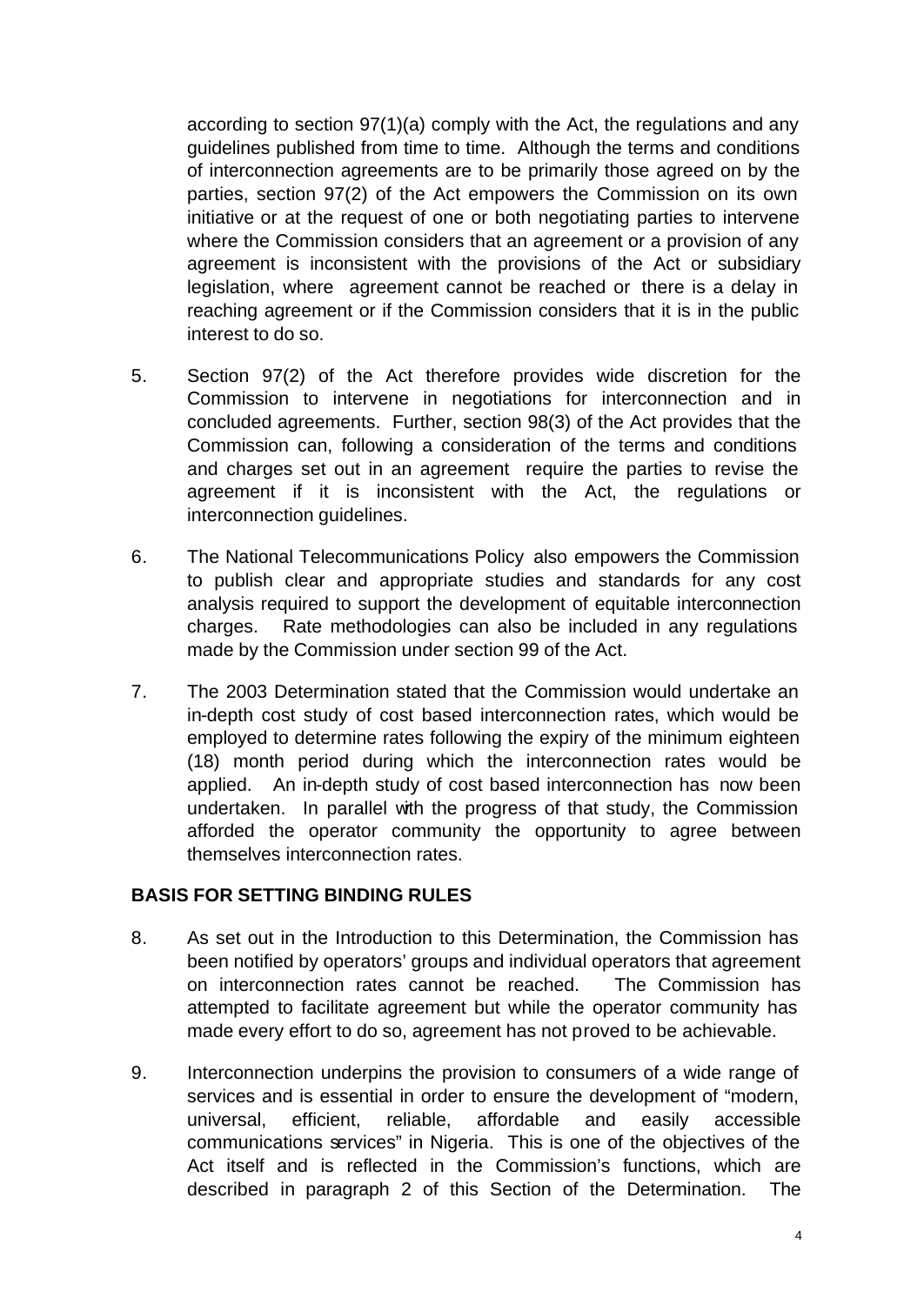Commission considers that this situation must be resolved in order to ensure that efficient and effective interconnection arrangements can be progressed.

- 10. As part of the parallel operator negotiation process commenced before the expiry of the minimum eighteen (18) month period set out in the 2003 Determination, agreement on interconnection rates has not occurred and does not appear to be reasonably foreseeable. The Commission therefore considers that it is necessary to intervene in negotiations for interconnection in order to determine interconnection rates for a further specified period.
- 11. For the reasons summarised above, the Commission considers that it is in the public interest to intervene at its own instance to determine interconnection rates to be applied by all fixed and mobile operators, both in concluded agreements and when negotiating interconnection.

In reliance on section  $97(2)(c)$  of the Act, the Commission makes this Determination.

# **PROCESS ADOPTED**

- 1. The 2003 Determination stated that the Commission would undertake another in-depth cost study in order to assist in the determination of any rates following the expiry of the minimum eighteen (18) month period for the rates adopted in the 2003 Determination. In August 2005, the Commission appointed a consultant, PricewaterhouseCoopers to undertake this study.
- 2. PricewaterhouseCoopers (www.pwc.com) provides industry-focused assurance, tax and advisory services for public and private clients. More than 120,000 people in 144 countries connect their thinking, experience and solutions to build public trust and enhance value for clients and their stakeholders.
- 3. PricewaterhouseCoopers offers a range of services designed to help governments, regulators and telcos develop and maintain a comprehensive regulatory strategy, including scenario planning, policy definition, strategic communications, and a well-organised regulatory function with the processes and procedures needed to achieve objectives.
- 4. Formed more than 15 years ago, a core team of 40 specialist telecoms consultants combine deep telecoms expertise with marketing, organisational, engineering, financial and economic skills.
- 5. In line with its commitment to a policy of openness, transparency, fairness, and participatory regulation, the Commission invited stakeholders for initial meetings with the consultant in attendance, to discuss matters related to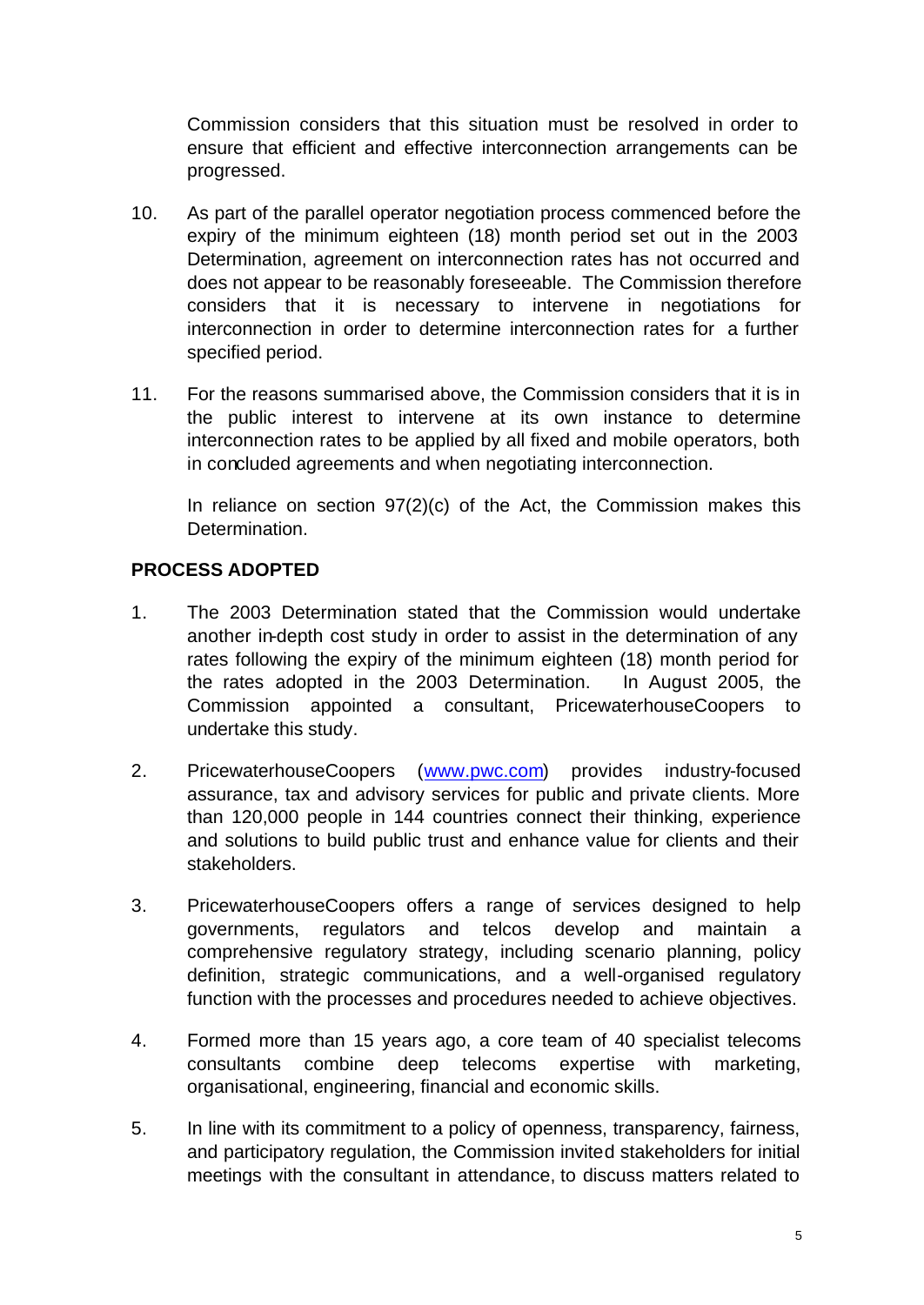interconnection. These meetings took place between 05 December to 09 December 2005.

- 6. At the meetings with the operators the Commission explained the rationale for the appointment of PwC, the work that will be undertaken by PwC and the level of cooperation required from operators. During the course of these meetings, PwC met with some operators representing different license groups to explain the consultancy, discuss issues of interconnection and elicit required information and documentation. Attached as **Appendix A** are the questions and critical issues addressed during the meetings.
- 7. Following these meetings, PwC provided the Commission with recommendations in relation to the regulation of interconnection.
- 8. In relation to the level of cost based interconnection rates, there are mainly three methods that can be used to determine acceptable levels of interconnections rates:
	- Top-down cost models
	- Bottom-up cost models
	- International benchmarks.
- 9. Top–down cost models are based on detailed historical accounting information of the operator(s) concerned. This information is then adjusted with a view to quantifying the long run incremental costs (LRIC) of interconnection services. The extensive historical accounting records that would be required for this method are not presently available at an appropriate level of detail for the operators concerned in Nigeria.
- 10. Bottom–up cost models essentially simulate a network operator's network in a computer programme quantifying the required type and amount of assets, such as cell sites, base stations, network links, etc. depending on demand levels. The model then applies prices as well as depreciation and cost of capital rules to the required network and non-network assets in order to produce annualised costs.
- 11. This approach has a number of advantages, including the following: data requirements are more limited than with top-down models, projected volumes and prices can be used instead of historical data to arrive at a better approximation of expected cost levels, and the model can be flexed relatively easily to quantify the unit costs for different operators' networks or for different scenarios (e.g. different levels of demand growth).
- 12. International benchmarks have often been used by regulators in the absence of reliable costing information. Due to differences between operating environments in different countries (e.g. geographical,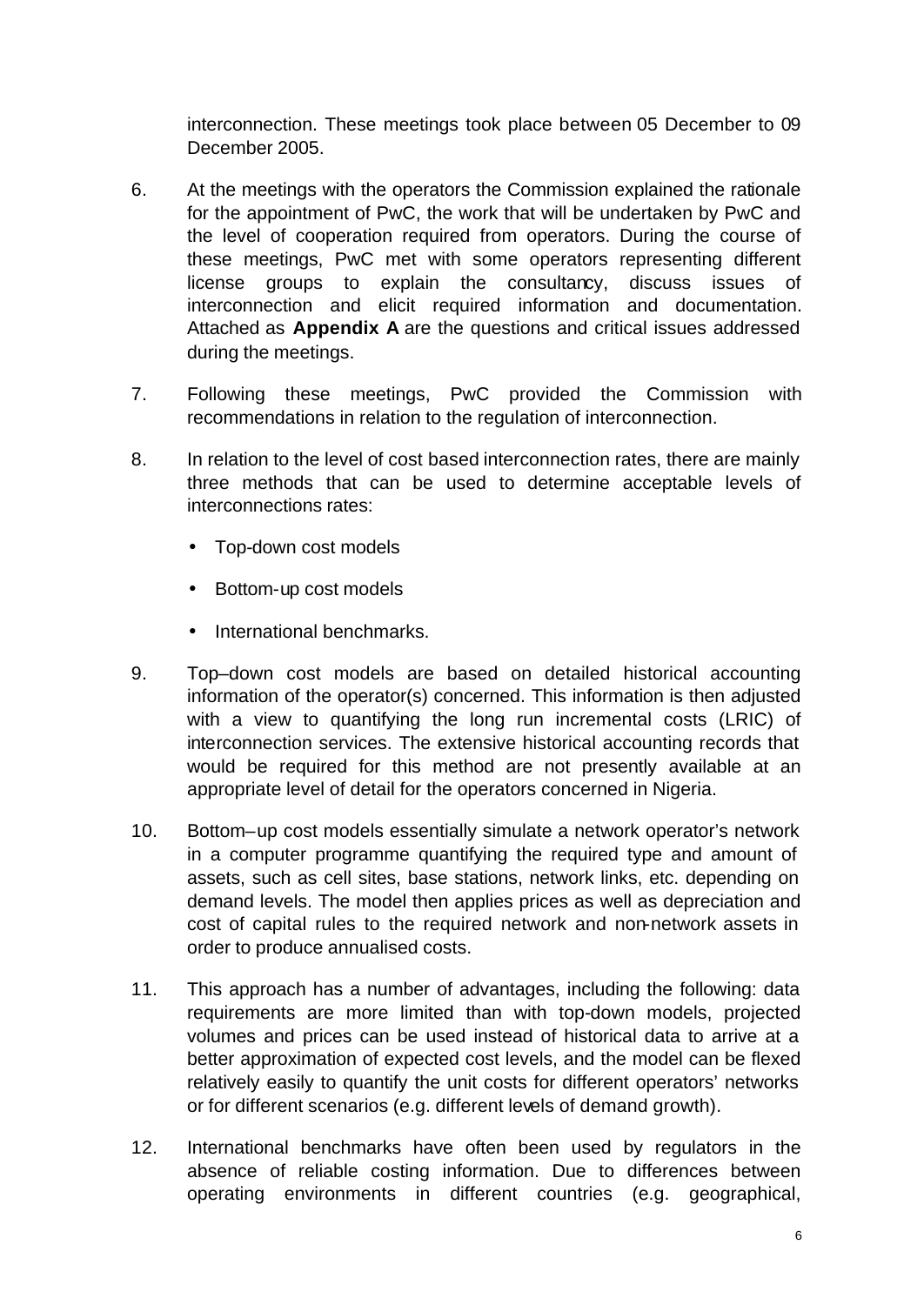demographic, demand, labour costs), the task of adjusting international benchmark can be challenging.

- 13. In the light of the above an approach based on Bottom–Up costing models has been used to quantify the costs of interconnection services.
- 14. A number of recommendations were provided in relation to the approach that should be applied in carrying out the cost modelling.
- 15. The recommendations concerning interconnection, including the recommendation that each network operator should, for each numbering area for which it has been allocated numbers, designate a point of interconnection located in the geographic location of that number area. Network operators will be given a three (3) month period from the date of this Determination to designate relevant points of interconnection. Where a network operator cannot within the three (3) month period designate a point of interconnection in a number area for which it has been allocated numbers, the operator will be required to designate for a limited period of no more than three (3) months, an existing point of interconnection located as close as possible to that number area as the designated point of interconnection for that number area and other areas. Such interim designation to be made only with the prior approval of the Commission.
- 16. This obligation is intended to encourage network operators to rationalise their network investment and installation and to incentivise network rollout. It is also intended to address an area of concern raised by network operators in the period leading up to this Determination that more specific interconnection rates were required, reflecting the services being provided and covering the costs incurred.Once implemented, this new approach will have the following effect. Calls to a number located in a region for which a point of interconnection has been designated using that point of interconnection shall be charged the interconnection rate determined for Far-end Handover. Calls to a number located in that region which do not use the point of interconnection designated for that numbering area shall be charged at the rate determined for Near-end Handover
- 17. Other recommendations are summarised in the following table:

| <b>ISSUE</b>                                            | <b>RECOMMENDATION</b>                          |  |  |  |  |  |  |  |
|---------------------------------------------------------|------------------------------------------------|--|--|--|--|--|--|--|
| Use Bottom-Up or Top-<br>modelling<br>Down<br>approach? | Use a Bottom-Up costing approach               |  |  |  |  |  |  |  |
| <b>Networks</b><br>be<br>to<br>modelled                 | Build two models, one for GSM and one for CDMA |  |  |  |  |  |  |  |
| Cost concept                                            | Use of a LRIC plus mark-up approach            |  |  |  |  |  |  |  |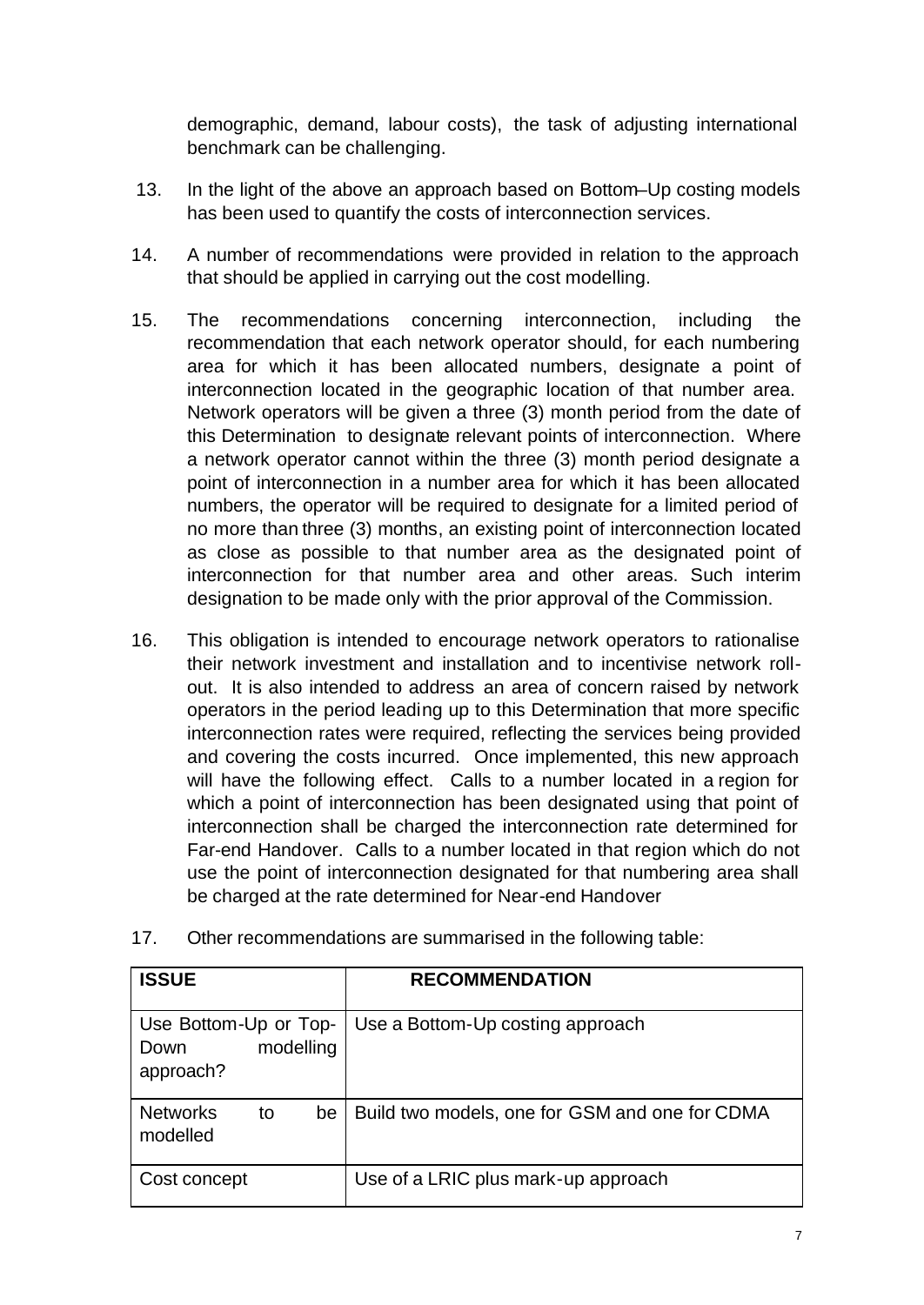| Historic versus forward-<br>looking costs                   | Use forward-looking costs                                                                                                                                                                                                                                       |  |  |  |  |  |  |
|-------------------------------------------------------------|-----------------------------------------------------------------------------------------------------------------------------------------------------------------------------------------------------------------------------------------------------------------|--|--|--|--|--|--|
| <b>Time Horizon</b>                                         | Calculate last financial year network costs based on<br>past, current and future demand                                                                                                                                                                         |  |  |  |  |  |  |
| <b>Network Topology</b>                                     | Build a network based on scorched node approach                                                                                                                                                                                                                 |  |  |  |  |  |  |
| <b>Capital Maintenance</b>                                  | Apply the Financial Capital Maintenance concept                                                                                                                                                                                                                 |  |  |  |  |  |  |
| indirect<br><b>Direct</b><br>and<br>operating costs         | Use mark-up to model OPEX                                                                                                                                                                                                                                       |  |  |  |  |  |  |
| Annualisation<br>options<br>Economic<br>for<br>Depreciation | Use a tilted annuity and include the option to<br>calculate simple annuity                                                                                                                                                                                      |  |  |  |  |  |  |
| Services modelled and<br>retail costs                       | Model<br>offnet<br>national<br>onnet<br>and<br>well<br>as<br>as<br>international outgoing and international incoming call<br>services, as well as the corresponding messaging<br>(SMS). Exclude<br>retail<br>services<br>costs<br>from<br>interconnection rates |  |  |  |  |  |  |
| Treatment of Common<br>Costs                                | Use EPMU approach (Equi-proportionate mark-up)                                                                                                                                                                                                                  |  |  |  |  |  |  |
| <b>Quality of Service</b>                                   | Model should be based on actual traffic profiles but<br>on target QoS parameters                                                                                                                                                                                |  |  |  |  |  |  |
| <b>Cost of Capital</b>                                      | Use the WACC as analysed by PwC.                                                                                                                                                                                                                                |  |  |  |  |  |  |
| Other issues                                                | Include Nigerian specific factors                                                                                                                                                                                                                               |  |  |  |  |  |  |

- 18. As set out in the table above, PwC thereafter built a model for mobile networks and a model for fixed networks. The mobile network model is based on GSM technology and the fixed network model is based on CDMA technology in order to reflect the fact that, in Nigeria, CDMA has become the technology of choice for most operators holding a fixed licence.
- 19. Between the period of November to December 2005, data request were written and sent out to the following operators in order to populate the models:
	- MTN Nigeria Communications limited (MTN)
	- Vee Networks Limited (V- mobile)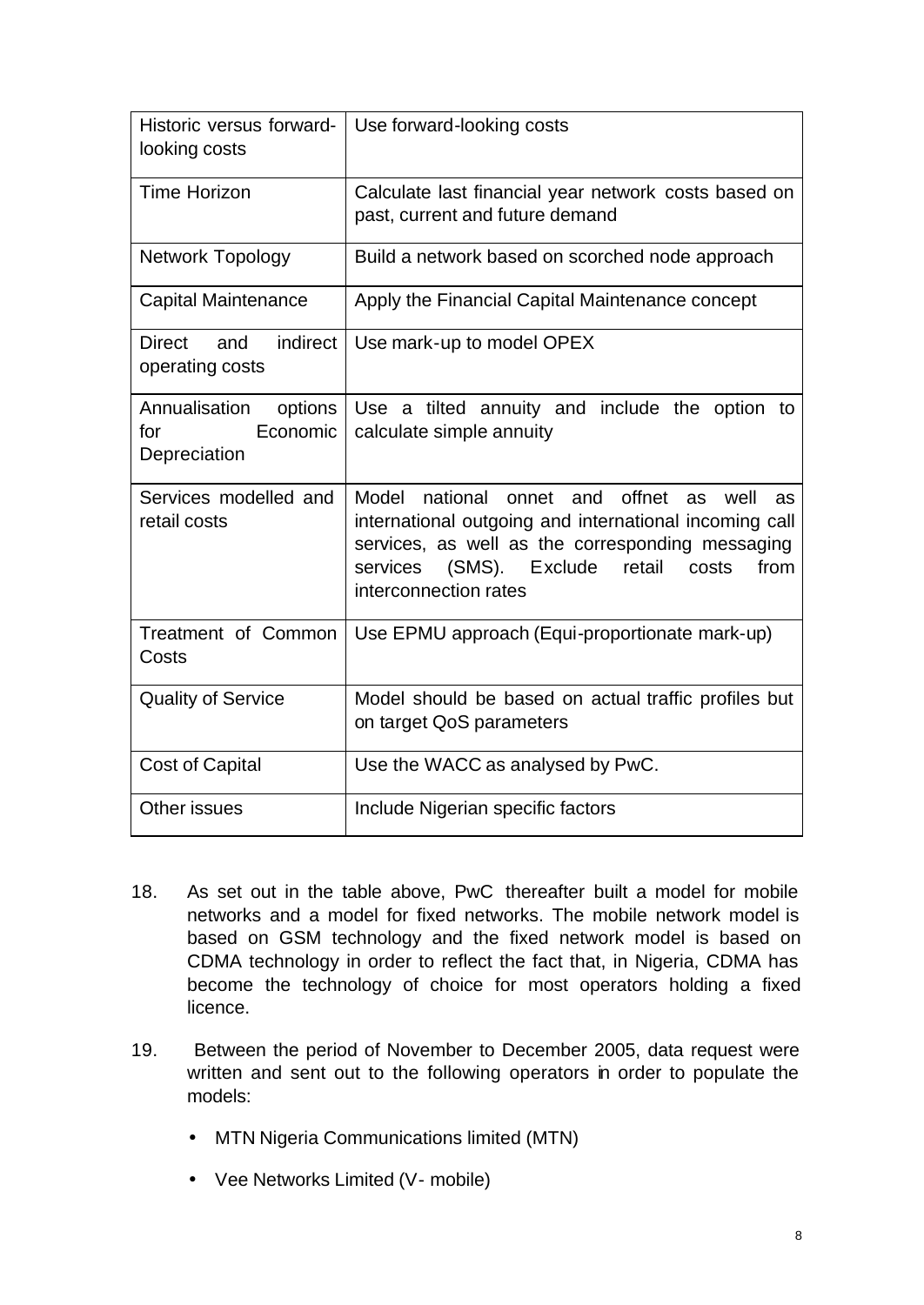- Glo Mobile Limited (Glo)
- Nigeria Mobile Telecommunications Limited (M-Tel)
- Nigerian Telecommunications Limited (Nitel)
- Multilinks Telecommunications Limited (Multilinks)
- Starcomms Nigeria limited (Starcomms)
- Intercellular Nigeria Limited (Intercellular)
- Independent Telephone Network Limited (ITN)

These requests were followed by telephone and email discussions to elaborate and explain the nature of the data.

- 20. Data was received from the following operators: MTN, V-Mobile, M-Tel, Nitel, Multilinks, Starcomms and Intercellular in response to the Commission's requests.
- 21. The Commission and its Consultants PwC met with these operators during the week starting  $16<sup>th</sup>$  of January 2006 in order to discuss the data requirements and parameters used for the model. (See Appendix B for description of data requested)
- 22. Between February and April 2006, the consultants reviewed and analysed the data received from the operators. These reviews showed certain inconsistencies with international standards and incongruence of data between operators of similar category.
- 23. Based on the above the consultant visited these operators in April 2006 to reconcile these inconsistencies and acquire additional information.
- 24. Data required for the bottom-up model can be split into three different types:
	- (a) Demand: Number of billed minutes, average call duration, call statistics
	- (b) Network: Blocking probability, design capacity per network element type, sectorisation, use of spectrum
	- (c) Financials: Unit costs per network element, opex, indirect capex, licence fees
- 25 It was very difficult to obtain financial data from some of these operators and we could not totally rely on what was available because we could not verify these figures. The lack of financial data and the questionable reliability of some of the financial information provided meant that PwC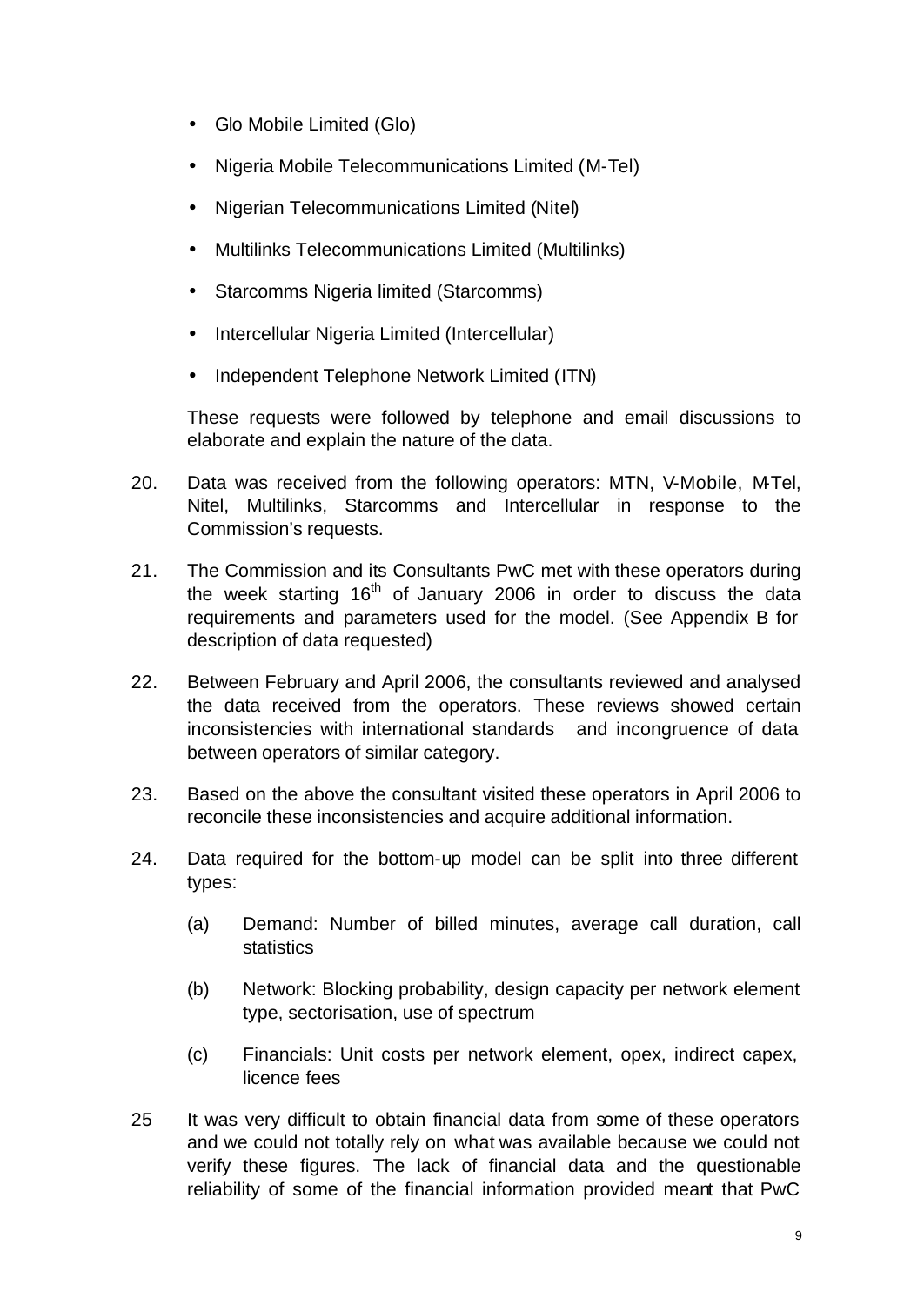had to express some judgment on how to interpret and adjust the financial input of the model.

- 26. All estimates used in the model have been discussed with the operators and were only replaced when actual and reliable data was provided by operators.
- 27. The methodology adopted was based on the dimensioning of network based on traffic demand as well as the calculation of the cost an efficient operator will incur on this basis. The Nigerian operating environment was also taken into account.
- 28. The model is constructed in such a way that running sensitivities on key parameters can easily be done by changing the values of key input parameters.
- 29. On May 3 2006, the Commission held a consultative meeting with operators and other stakeholders. The Consultant's recommendations were discussed and majority of the operators found these recommendations acceptable. Additionally operators were provided with the electronic version of the model for fixed and mobile services and their respective manuals. In this model version commercially sensitive information had been replaced with proxy data.
- 30. Operators were expected to study the model and provide comments to the Commission by 19 May 2006. This deadline was extended based on request from operators to 30 May, 2006. A number of submissions received after this deadline have also been taken into consideration in making this determination

### **CONSIDERATION OF SUBMISSIONS MADE BY OPERATORS**

The purpose of this section is to provide an overview of the comments received as well as the responses of the Commission to these comments. Comments not directly relevant to interconnection, such as comments relating to retail tariff, price cap etc have not been included in this determination.

The comments received have been summarised and grouped by subject area. The names of the operators making the individual comments are not included.

# **1. Comments on the Regulation of Call Termination**

#### **1.1 Rationale for regulation of call termination**

**Comment:** One operator expressed its explicit agreement with the rationale provided for the regulation of termination services.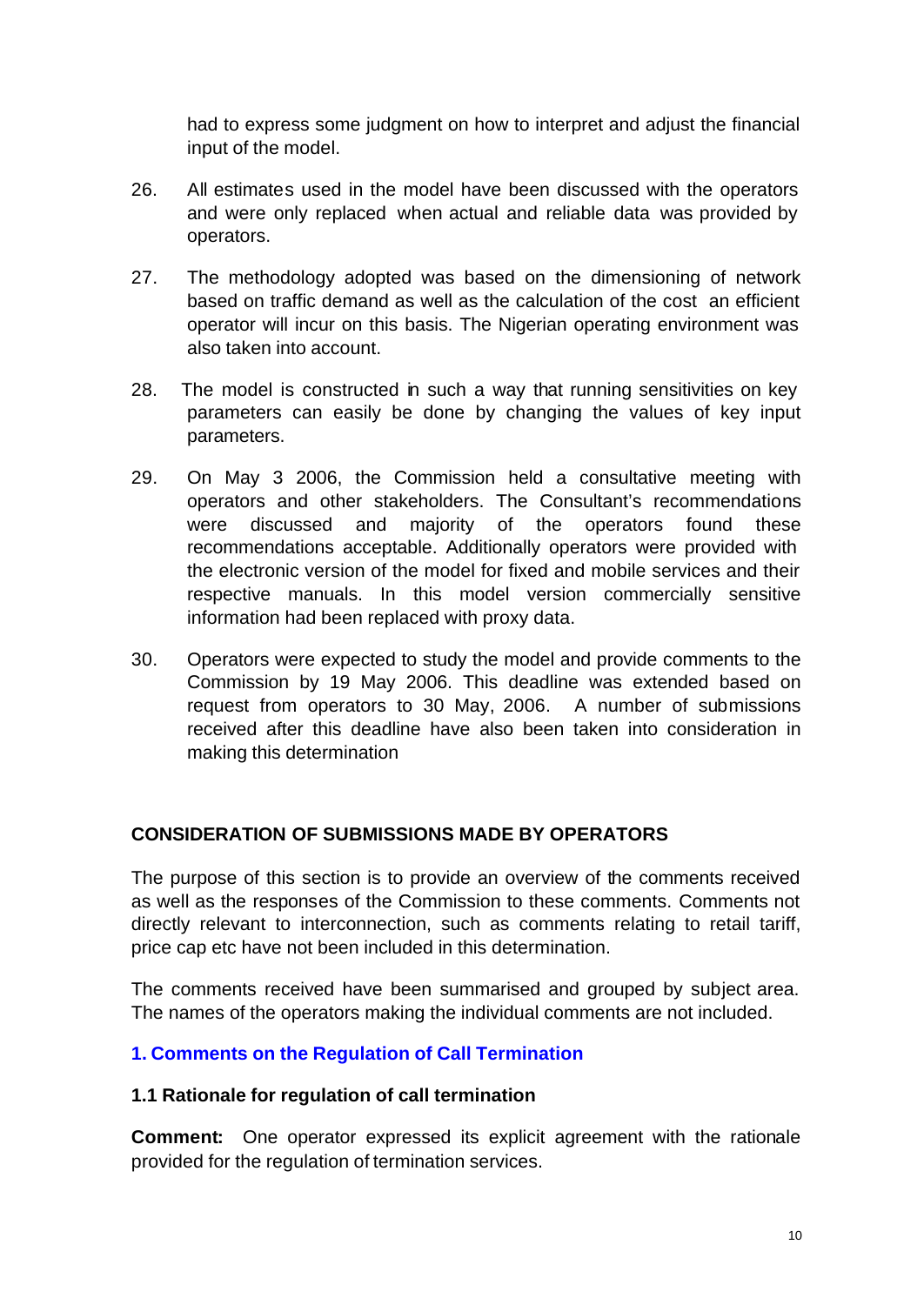### **1.2 Differential rates for fixed termination**

**Comment:** The Commission had proposed to implement differential fixed termination rates depending on whether the call is delivered in the numbering area where it is terminated or elsewhere.

One operator pointed out that mobile operators have already built out much transit infrastructure and fixed operators have not. It was suggested that, on this basis, there was no need to discriminate between near end and far end handover.

**Response: The Commission cannot follow this argument, because the Commission considers differential termination rates as a closer reflection of costs than averaged rates and hence give more efficient signals for investment.**

**Comment:** Another operator suggested that differential termination rates would fail to encourage fixed operators to build out transmission infrastructure.

**Response: It is the view of the Commission that the incentives to build infrastructure do not depend on whether the originating operator provides fixed or mobile services: each originating operator has three options in delivering calls to fixed operators: carry the call to the area code where it is terminated, hand it over to terminating operator elsewhere, or use (and pay) a transit operator. Each operator, whether fixed or mobile, can benefit from the lower (far end) fixed termination rates by delivering the call where it needs to be terminated.**

**Comment:** The same operator also suggested that near end termination rates should be calculated on the basis of distance.

**Response: The Commission believes that distance related termination charges would be significantly more complex to quantify and implement given current information availability and billing system capabilities.** 

**Comment:** It was claimed that the proposed regime would harm GSM operators by obliging them to carry the traffic to the far- end.

**Response: The proposed regime does not oblige any operator to choose the far end hand-over option.**

**Comment:** It was questioned whether a study had been conducted to analyse the cause of underinvestment in the transit network.

**Response: The point of differential termination rates is to provide efficient incentives to all operators. Essentially, differential termination rates compensate originating operators if and when they carry the call close to its location of termination. The transit element of the charge is based on costs. The fact that this method results in efficient investment signals**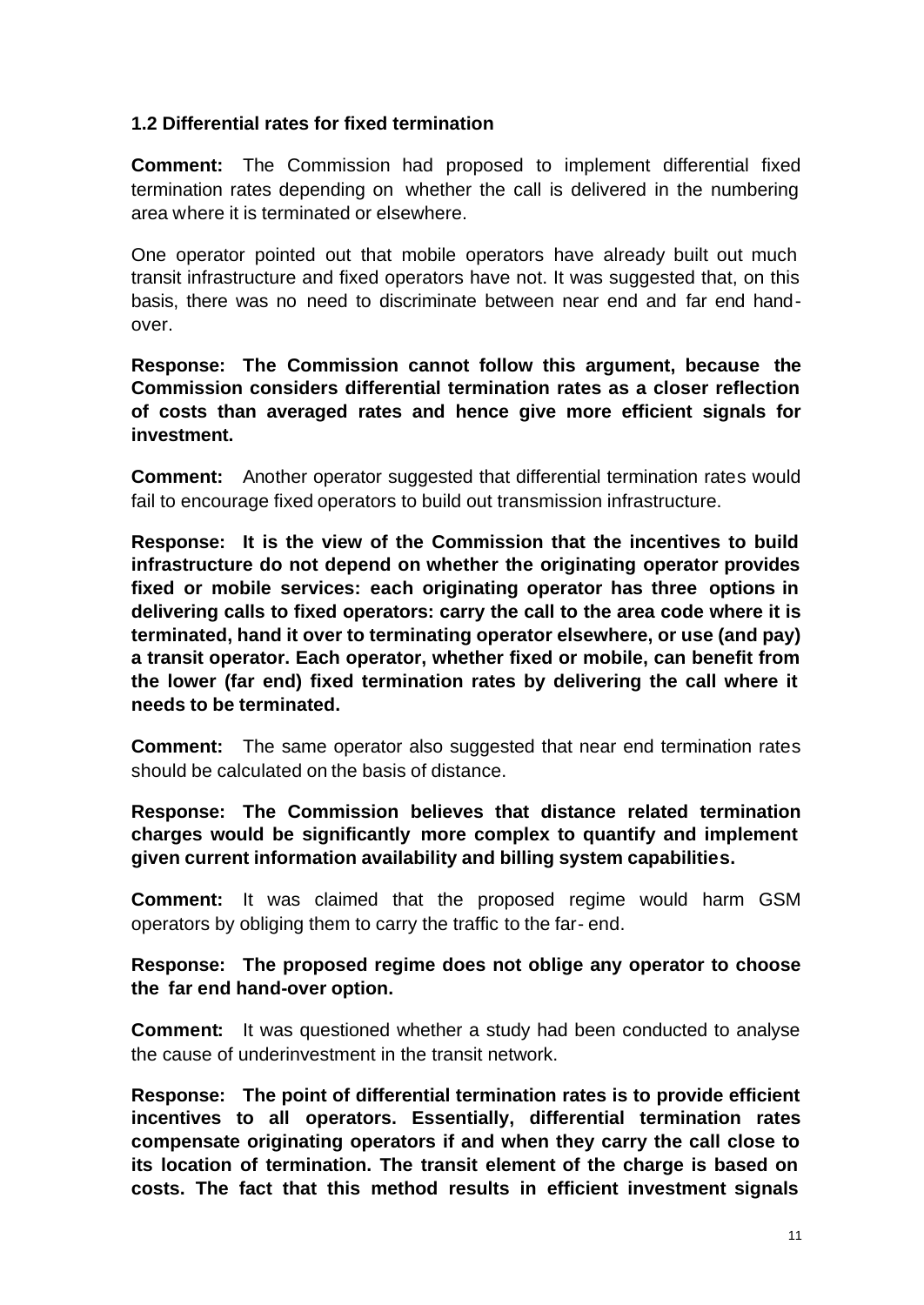**(other operators will enter the transit segment if they can provide the service more efficiently) is known from basic economic theory and hence does not require a study.**

**Comment:** It was also suggested that an adequate mark-up for externalities, service charge, and opportunity costs should be included in the transit element of the charge.

**Response: The Commission believes that the rationale of cost based pricing should be applied to the transit elements of the charge in the same way as it is applied to the termination elements of the charge (and to mobile termination rates).**

**Comment:** One comment also implied that a fixed termination charge should be set and that, in case of far end hand-over, the originating operator would subtract a transit charge from the termination charge payable to the terminating operator. It was suggested that the result might be a negative number, in which case the terminating operator would have to pay the originating operator instead of being paid for the termination.

**Response: The Commission does not agree wth this position. Negative termination charges are not cost based.**

### **1.3 Definition of Hand-over**

**Comment:** Some further suggestions on alternative ways of quantifying differential termination charges were made including the following: further zoning according to 6 geo-political regions, a review of calling areas, and a calculation of a transit element based on the operating and capital costs incurred by the operator handling the transit conveyance.

**Response: The current numbering regime is not based on geo-political zoning arrangement; therefore this suggestion is not feasible as this time. The solution recommended by the Commission is cost based and hence includes operating and capital costs.**

#### **1.4 Termination of international incoming traffic**

**Comment:** One operator suggested that termination of international incoming traffic need not be regulated and claimed that the rationale for its regulation had not been provided by the Commission.

Another suggestion was made that the market should decide on the termination rate and the amount of revenue retained by the international gateway operator.

**Response: The rationale has been provided for all termination services, namely that they are bottleneck services. This applies to all call termination services irrespective of whether calls are originated in Nigeria or elsewhere.**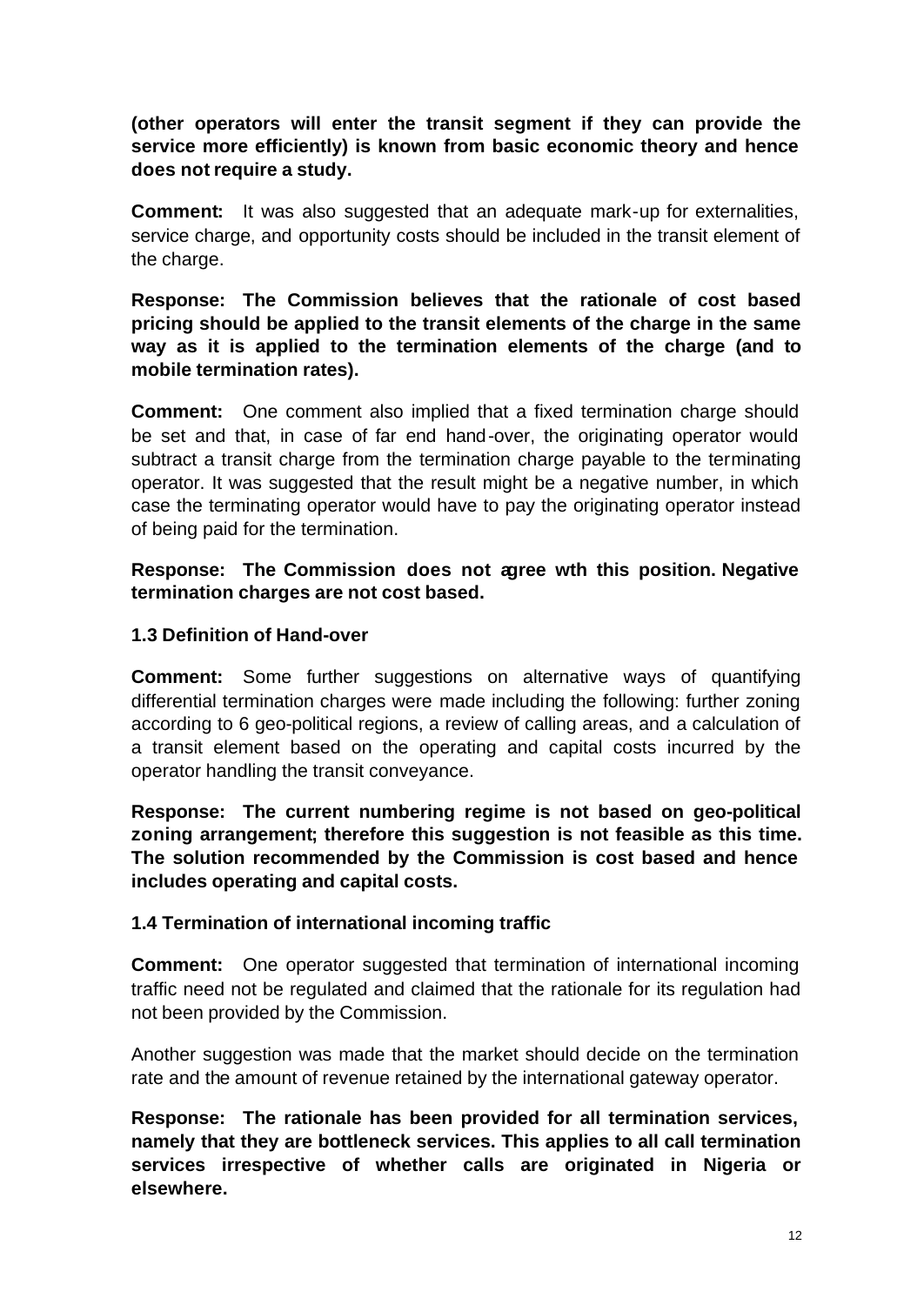**Comment:** It was suggested that, instead of regulating the termination of international calls the NCC should combat fraudulent and illegal call termination.

### **Response: Notwithstanding the merits of combating fraud, the Commission does not believe that this can substitute regulation of bottleneck services**.

**Comment:** Further arguments advanced against the regulation of international incoming traffic included the loss of revenue for the terminating operator.

**Response: The termination charges payable under the proposed regime already cover the costs incurred by the terminating operator, including a fair return on capital. This is in line with International practice that interconnect rates should be cost based.**

**Comment:** It was suggested that high volumes of traffic might be dumped as a result and reference was made to the QoS impact this would have.

**Response: The Commission would be interested in receiving substantiating information demonstrating that (i) settlement rates do not cover the proposed termination charge and (ii) that high volumes of international incoming calls are 'dumped' as a result. The Commission has infact liberalized international gateway licences so the incentive for illegal international gateway operators is reduced.**

#### **2. Comments relating to the Mobile Costing Model**

#### **2.1 Busy hour Erlangs**

**Comment:** Operators had been asked to provide evidence on the amount of traffic carried during the 'busy hour'. In response to this request, an operator provided data in support of a busy hour traffic percentage of 10%.

### **Response: The Commission has accepted this view which is in line with international experience.**

#### **2.2 Licence fees**

**Comment:** It was suggested that the total initial cost of purchasing the mobile license, i.e. a fee of \$285m, should be reflected in the model for mobile services.

**Response: Engineering models which are used for regulatory purposes are normally based on current or forward looking costs. The forward looking cost of spectrum is given by the price at which GSM spectrum can be bought at present. The costs of an efficient entrant today are given by current prices and not by historical costs incurred by other operators. Hence the Commission has used the current price of spectrum in the model. It should also be noted that the fee of \$285m was not merely the license fee as it included Spectrum fees for a period of 15 years, numbers for 10 million lines as well as the value of the 5 year exclusivity.**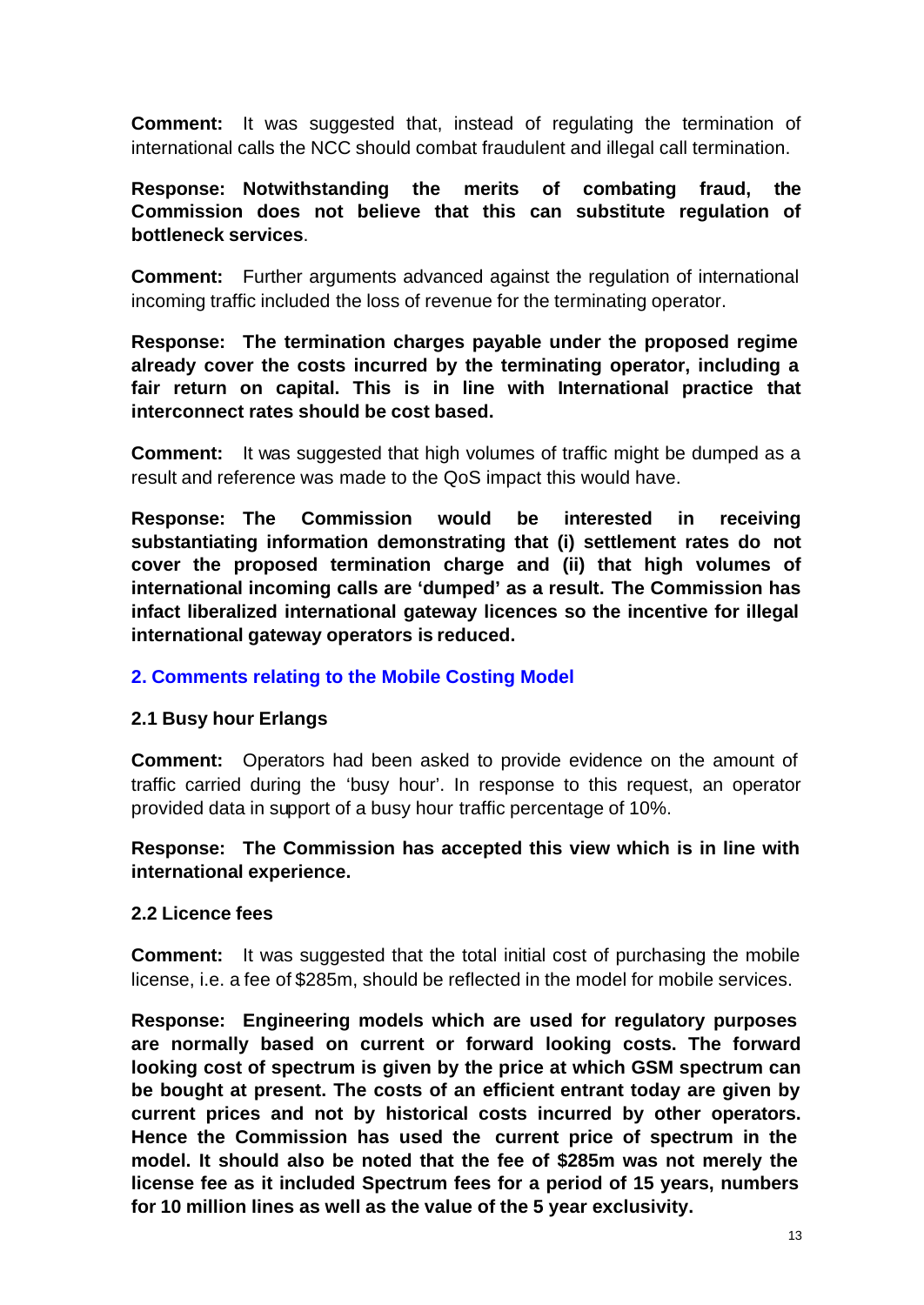### **2.3 Dimensioning of the radio network**

**Comment:** One operator suggested that the cost model should be based on coverage requirements ofthe licence rather than achieved coverage.

### **Response: This method carries a risk of rewarding operators for not fulfilling their licence obligations.**

**Comment:** A claim was made that no provision had been made in the cost model to reflect the population density variations in Nigeria and the impact on mobile operations.

## **Response: This is not the case. The model takes into account the differences in population density and in traffic distributions between regions (see for instance sections 4.4 and 7 of the mobile model).**

**Comment:** A mobile operator provided information in relation to the use of spectrum. The PwC model that had been circulated to stakeholders contained a re-use factor of 7, which corresponds to a high level of assumed efficiency in the use of spectrum. The operator referred to above provided the following information: the re-use factor per cell for both 900 and 1800 is 12. As a result of a higher re-use factor, the maximum carriers per cell would change to 2 (for both types of spectrum).

**Response: The Commission accepts that, in practice, a practical maximum re-use factor is likely to be higher than 7 in Nigeria and has accepted the proposed parameters.**

# **2.4 Dimensioning of switching and transmission network**

**Comment:** A claim was made that fixed network capacities for the Home Location Registers (HLRs) and the IN platform tend to be higher than those of mobile networks, contrary to what is reflected in the sample models.

**Response: The capacity constraints for HLRs and IN platforms depend on the type of equipment used. Information provided by fixed and mobile operators indicates that fixed operators tend to use lower priced equipment with lower capacity limits. Publicly available information can be used to ascertain that the capacity limits used for the various types of equipment are not unreasonable. Information received from other operators corroborates the view taken by the NCC.**

**Comment:** One operator insisted that the true capacity for MSCs is lower in Nigeria than might be assumed elsewhere (110,000 subscribers per MSC instead of 300,000 – 400,000 subs per MSC). The arguments offered in support of this claim included different subscriber behaviour, per second billing, and a large proportion of pre-paid subscribers.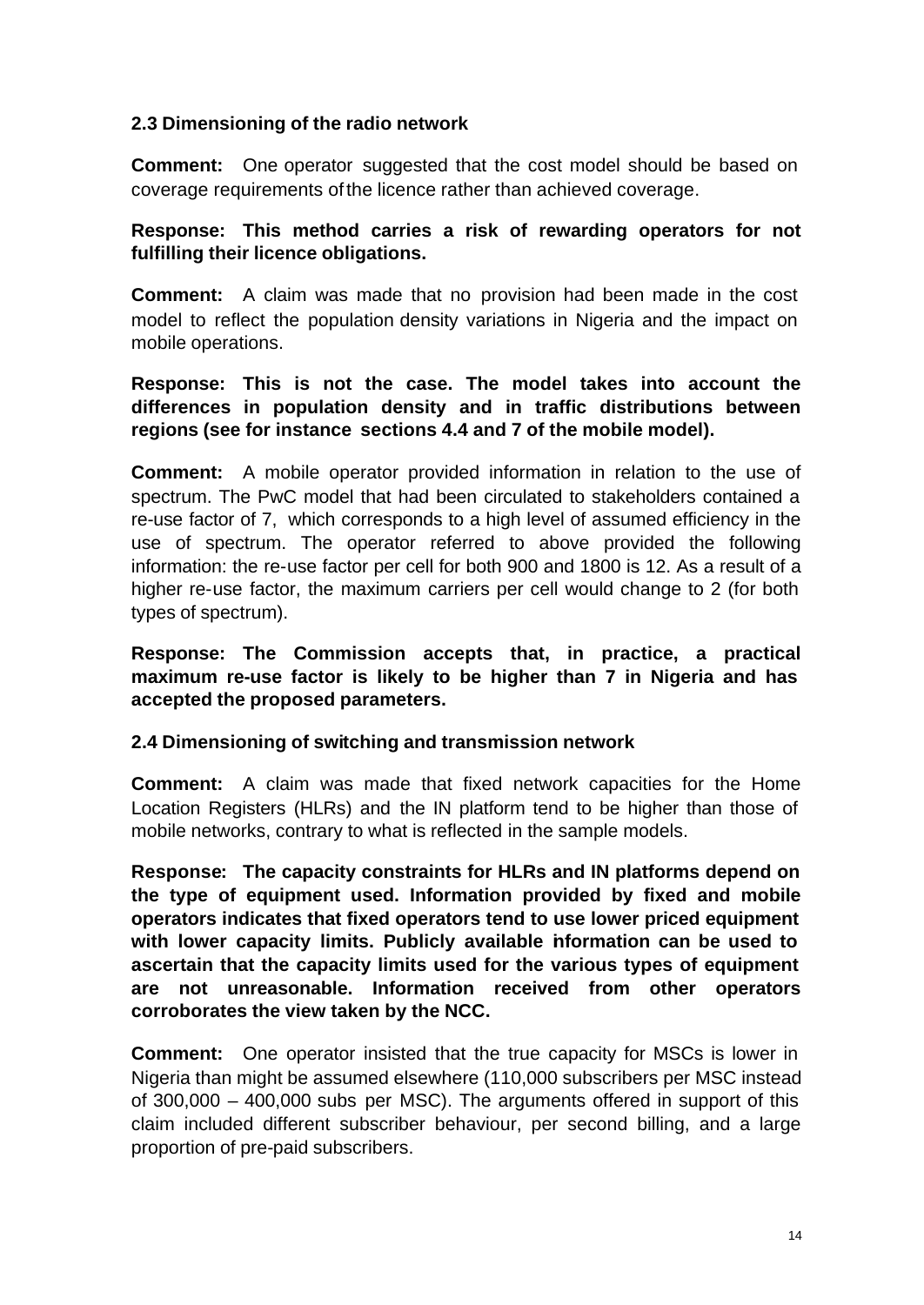**Response: The Commission remains unconvinced by this claim because it is not borne out by the data received from operators in Nigeria (number of MSCs and number of subscribers).**

**Comment:** One operator claimed that, in its network, the number of hops per BTS microwave link was 4.4 (instead of 1.4 in the cost model).

**Response: The Commission remains unconvinced by this claim. A sample of BTS microwave links had been provided by the operator, showing the number of hops for each link in the sample. However, the sample comprised only a small fraction of the operator's BTS links and there was no indication that this sample could be regarded as representative of the entirety of links. Based on international experience and the information provided by operators the Commission decided to leave the initial parameter of 1.4 hops per microwave link unchanged.**

### **3 Comments relating to the Fixed Costing Model**

#### **3.1 SMS**

**Comment:** One operator pointed out that the 'fixed' model does not include SMS traffic. It was pointed out by another operator that the diagram of the cost model for fixed services did not show the SMSC and that this was an important omission.

**Response: The fixed services model does not include SMS because historical data on SMS traffic provided by operators to 'fixed' numbers were insignificant and would not have a material effect on the cost estimated for call termination.**

#### **3.2 Limited mobility**

**Comment:** One operator expressed concerns that the 'fixed' cost model did not include the 'limited mobility' provided by wireless network operators.

### **Response: As a matter of fact, the 'fixed' cost model is based on CDMA technology and takes limited mobility into account..**

#### **3.3 Technology**

**Comment:** One operator suggested that the cost model for fixed termination should take into account the costs of fixed wire networks as well as the costs of fixed wireless technology networks.

**Response: The Commission has taken the view that, over the last few years, CDMA technology has become the predominant technology for the provision of 'fixed' services in Nigeria.**

**The proportion of fixed wireless subscribers as a percentage of all fixed line subscribers have increased significantly. On this basis, the**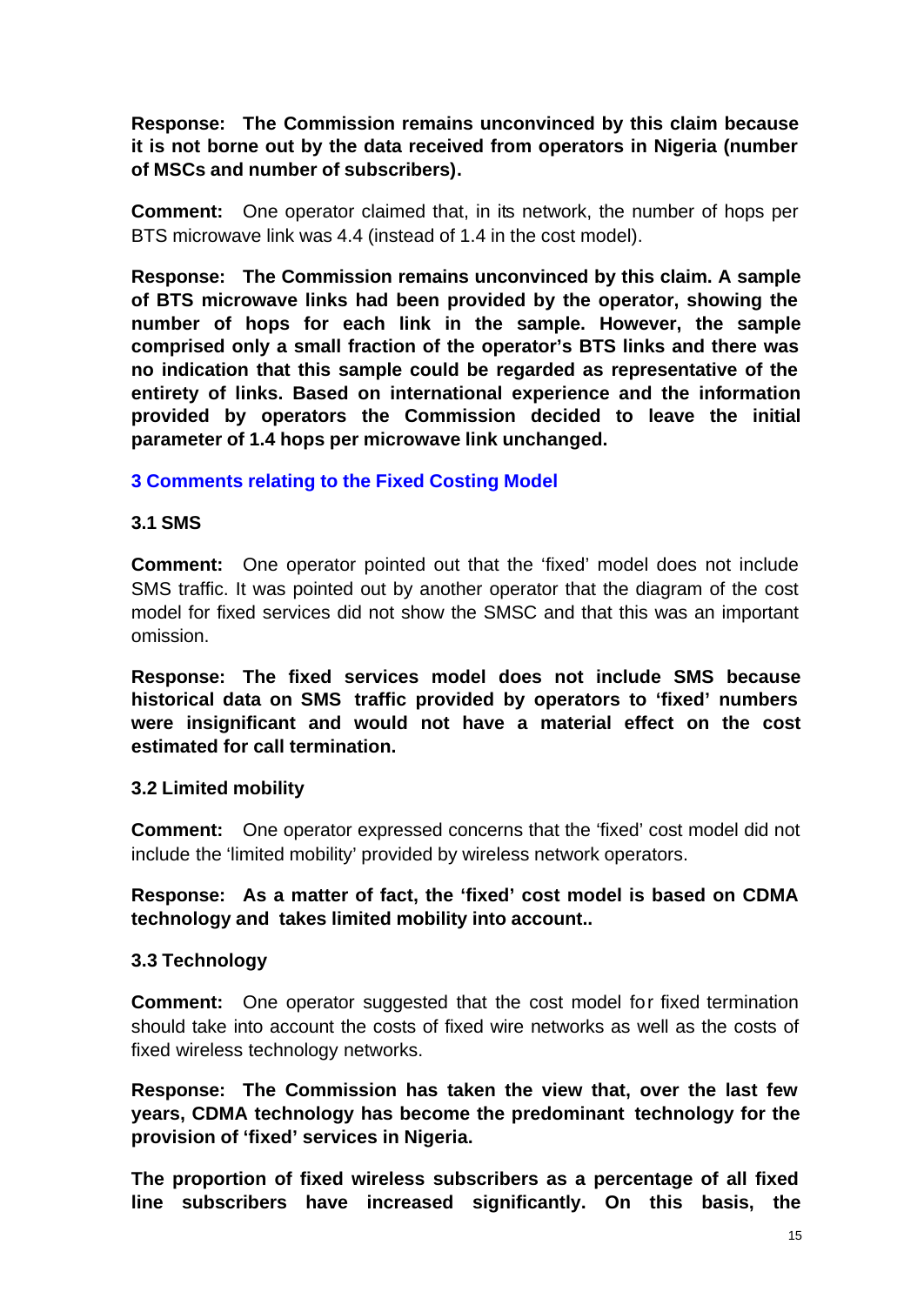**Commission believes that a cost model based on this predominant technology is best suited to capture the reality of the operating environment of operators providing fixed services in Nigeria.**

#### **3.4 Other parameter issues**

**Comment:** One operator has submitted a number of alternative network parameters, including slightly different numbers of voice channels and channel payload, as well as the number of simultaneous calls per cell.

# **Response: The fixed cost model is not sensitive to these parameters, at least not in the range suggested by the operator in question.**

**Comment:** The operator also submitted some alternative parameters that are related to the amount of traffic (Erlang, Erlang per user, and subscribers per cell) and to the resulting number of BSCs.

**Response: The Commission understands that this data was based on projections and expected subscriber numbers and traffic volumes. As no data was provided for the actual number of subscribers and actual traffic volumes in 2005 the Commission has decided to rely on the actual traffic and subscriber data provided by the other operators.**

# **4. General issues relating to both Costing Models**

# **4.1 Routing factors**

**Comment:** It was suggested by one operator that the appropriate routing factor for calls to local and national for both BTS and BSC under Switching and Access would be '1' instead of '2'. The same suggestion was made for transmission links (BTS – BSC and BSC – MSC).

**Response: The routing factor '2' which is applied in the case of on-net calls takes account of the fact that on-net calls require call origination and call termination on the same operator's network, hence use 2 base stations, 2 MSCs, and the corresponding transmission links.**

#### **4.2 Demand growth**

**Comment:** It was pointed out by one stakeholder that the model does not project the growth of the network beyond 2005.

**Response: It is true that the cost models design a network based on 2005 traffic and calculate unit service costs on this basis. There are a number of reasons why this approach has been adopted:**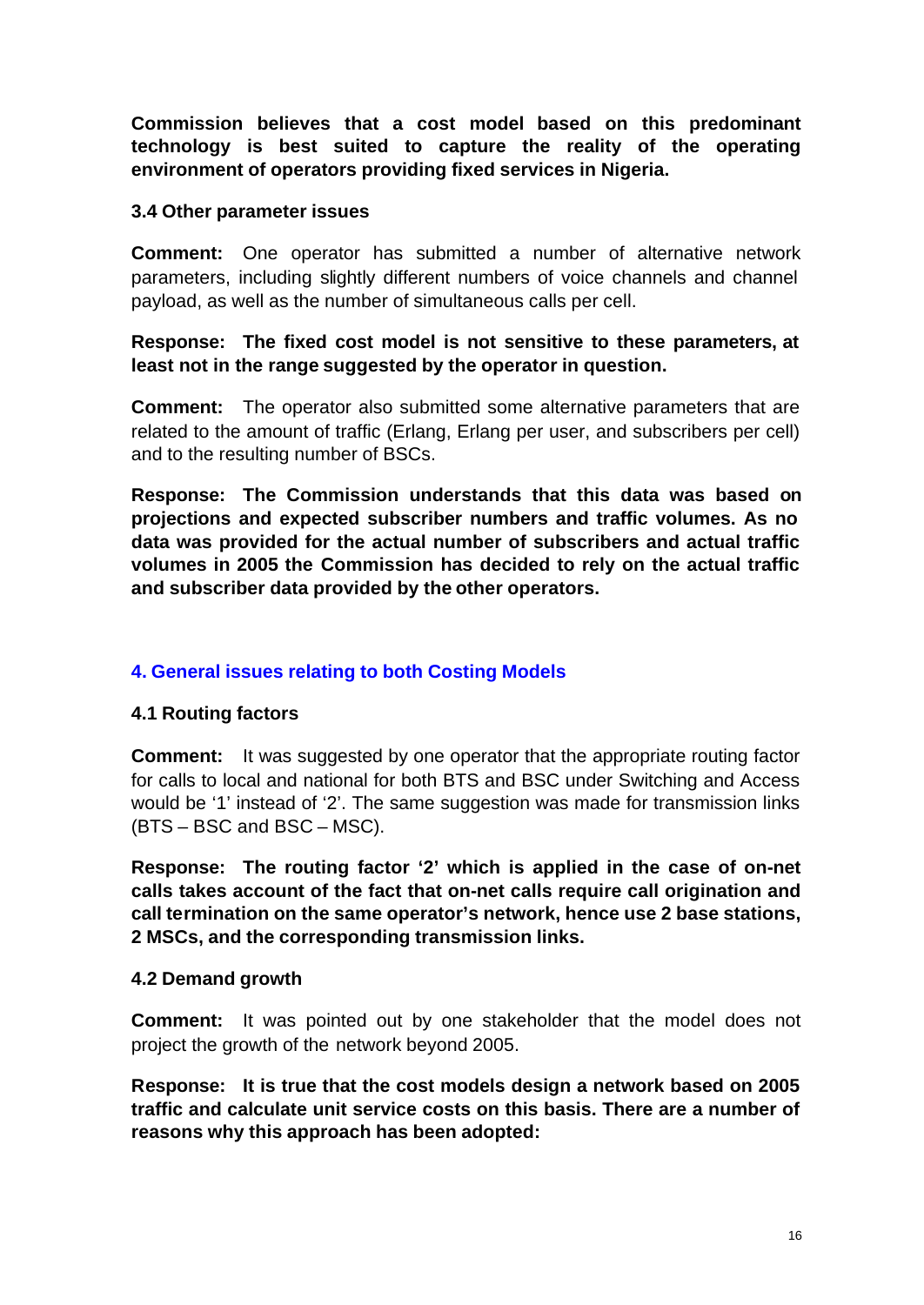**• Given the significant volume growth experienced in the past few years, the Commission was not confident that the relatively small projected volume growth was likely to be accurate.**

**• Network dimensioning on the basis of historical volumes has the further advantage that the equipment volumes calculated by the model can be cross checked against actual volumes used by different operators.**

**• Given that volumes are increasing over time the use of 2005 volumes and assets results in slightly higher unit costs and should enable operators to accelerate network build-out.**

**• Arguably, the volumes of 2005 could have been combined with the costs of a network dimensioned on the basis of 2006 volumes. The rationale for this approach would be that operators dimension networks based on the volume expected in the following year. However, all available evidence on quality of service and network congestion suggests that, currently, network operators in Nigeria have not caught up with current volumes and that their networks have definitely not got any spare capacity to deal with expected volume growth in the following year.**

#### **4.3 Allocation of costs to services**

**Comment:** A suggestion was made by one operator that it was not clear how costs are apportioned to services. It was claimed that the model does not make this readily apparent.

**Response: A careful study of the cost model provided to stakeholders will show that all details relating to the allocation of costs to services are provided in the model: routing factors specify the extent to which network elements are used by different services. Service volumes and routing factors are then used to spread the cost of network elements between services based on relative usage. All formulae relating to this process are contained in the excel model provided to stakeholders.**

#### **4.4 Operating costs**

**Comment:** One operator provided additional detail on the level of the total cost of security and the total cost of power generation in 2005.

**Response: The Commission reviewed this evidence and found it to be in line with the corresponding operating costs used in the model (when regarded on a per subscriber basis).**

#### **4.5 Treatment of joint and common costs and overheads**

**Comment:** One operator pointed out that, following ITU recommendations, incremental facility based costs should be 'reconciled' with joint and common costs as well as overheads.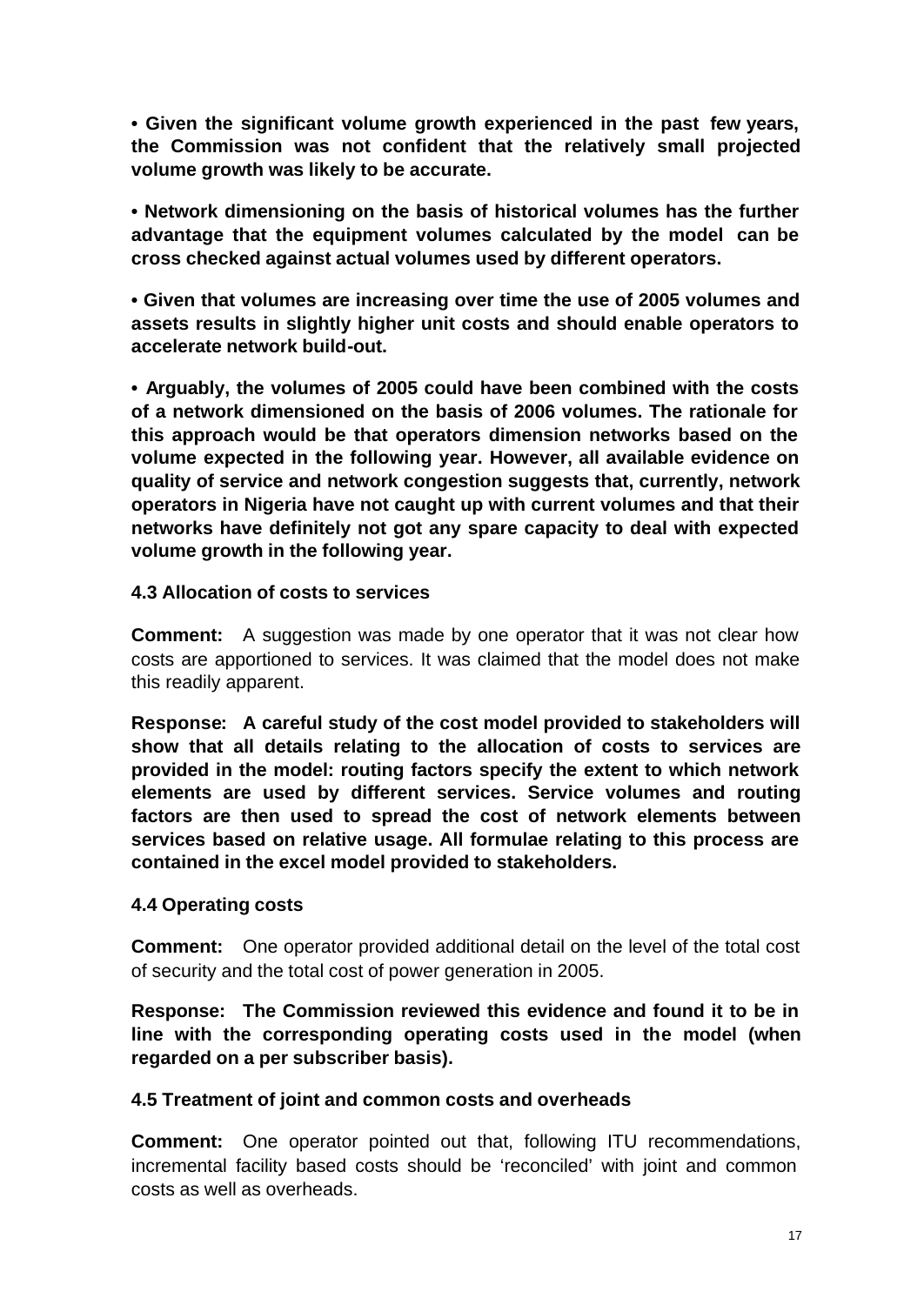**Response: The cost model provided by the Commission applies an appropriate mark-up to the network costs to account for joint and common costs, as well as overheads where applicable.**

#### **4.6 Treatment of retail costs**

**Comment:** With regard to operating costs to be included in the calculation of interconnect charges, it was suggested that the mark-up used to calculate the operating costs (depending on capital expenditure) should account for factors such as marketing, subscriber acquisition costs, promotion costs, dealer commissions and subsidies.

**Response: Retail costs should be recovered through retail charges, i.e. from the operator's own customers, not through interconnect charges, i.e. from the customers of other operators.**

**Comment:** It was also suggested that a further, mark-ups should accommodate network externalities such as the benefits derived by other parties for every new subscriber connected.

**Response: It was not pointed out by the stakeholder submitting this comment whether the same logic should be made to apply to fixed and mobile services. Arguably, network externalities are largely for smaller networks. In any case, following the decision of regulators in various other jurisdictions no mark-ups were included to account for network externalities.**

#### **4.7 Operator specific information**

**Comment:** It was suggested that interconnect rates should reflect the relative age of the respective operator's equipment, subscriber base and operator location.

**Response: The Commission does not accept this proposal, for a number of reasons: The interconnection rates should reflect the costs of an efficient operator and therefore the corresponding assumptions should apply in relation to the age of the assets etc. The Commission concedes that there may be cost differences between operators due to differences in subscriber density, terrain, etc. However, a uniform (operator independent) termination rate encourages investment and coverage in areas where subscribers can be reached with fewer resources – which is efficient. Finally, the calculation of differential interconnection rates (i.e. different rates for each operator depending on each operator's operating environment) would be extremely resource intensive if not impossible, given the large number of operators in Nigeria and given the limited amount of information available on some of the operators.**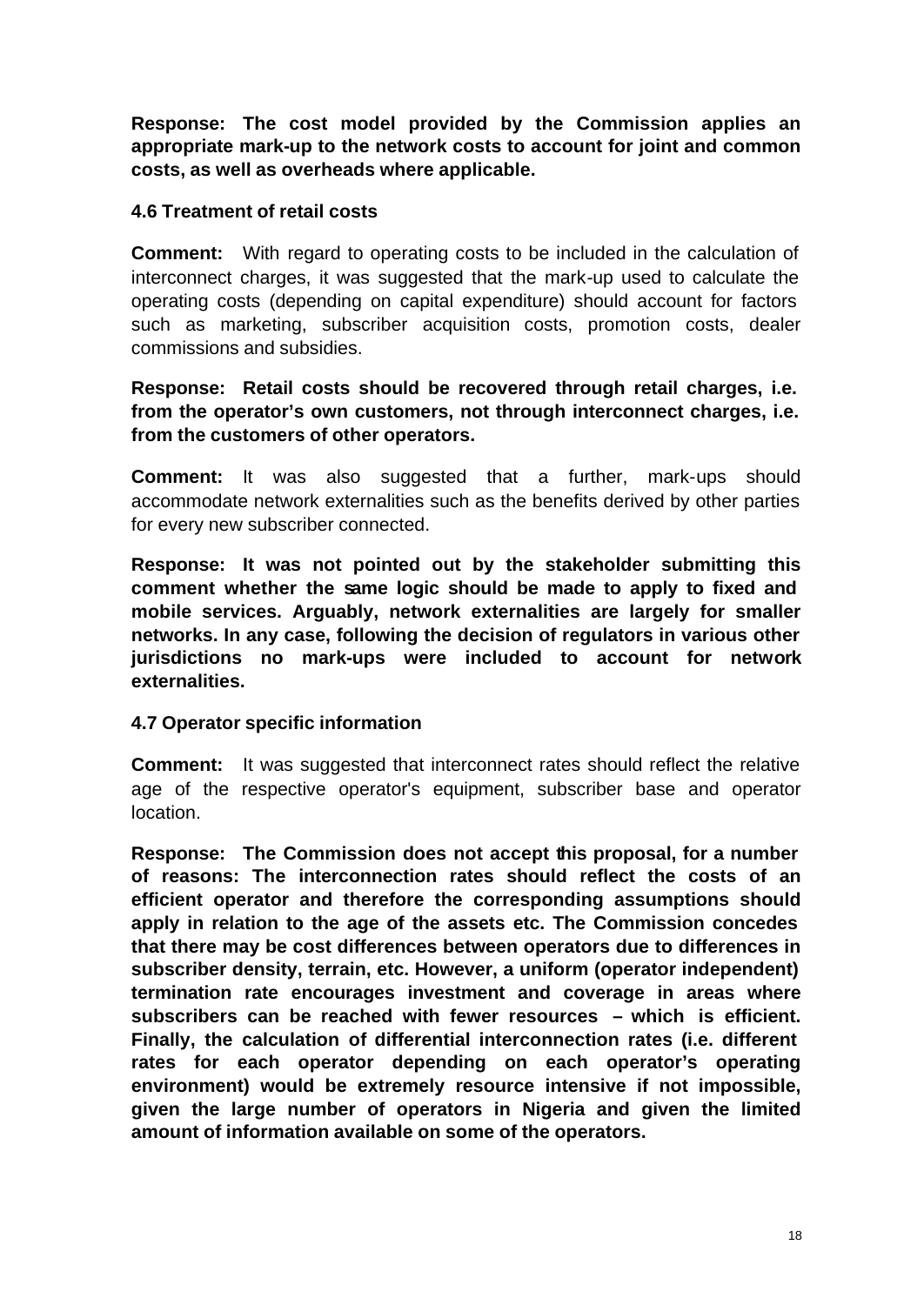# **4.8 Cost of Capital**

**Comment:** It was pointed out that a study would be essential as part of this cost study in ascertaining the cost of capital (WACC).

**Response: The Commission did not receive any submissions indicating views on what an appropriate level would be for cost of capital in the context of the Nigerian telecoms sector. Therefore the NCC commissioned a study for determining cost of capital. Based on the study, a WACC (weighted average cost of capital) of 29% was used for fixed services and a WACC of 27% for mobile services in this determination.**

### **4.9 Model complexity and transparency**

**Comment:** One operator felt constrained in commenting on the mobile model and claimed that "in a number of respects, it is not known how the values will be applied".

**Response: Engineering models are complex. This is not surprising as they are designed to accomplish a complex task: dimension a theoretical network based on demand data and the operating environment, as well as quantifying the costs of such a network and allocating it between services. Understanding such models requires some expertise in engineering, economics and accounting, as well as a certain literacy in excel models. The Commission has provided electronic copies of the models which show every formula. Hence the use of each parameter is fully transparent to the initiated reader of the model and model documentation.**

# **4.10 Time frame**

**Comment:** One operator considered a period of 6 months too short for development of bottom-up costing model, compared to 18 months the process has taken in other jurisdictions.

**Response: Given the urgency of the issues, especially in relation to the regulation of interconnection rates, the Commission has dealt with this project as a matter of urgency – whilst adhering at all times to highest quality standards. It must also be noted that the time it takes to accomplish a task should not be an issue but rather the effort put into it. The Commission has also taken advantage of recent advances in computing and data processing to cut down on transaction time.**

# **5. Other Comments**

**Comment:** A suggestion was made to clarify that, in the 'fixed' cost model, it should be clarified that service IDs 'Fixed 101' and 'Fixed 102' refer to on-net calls.

**Response: The Commission accepted this proposal.**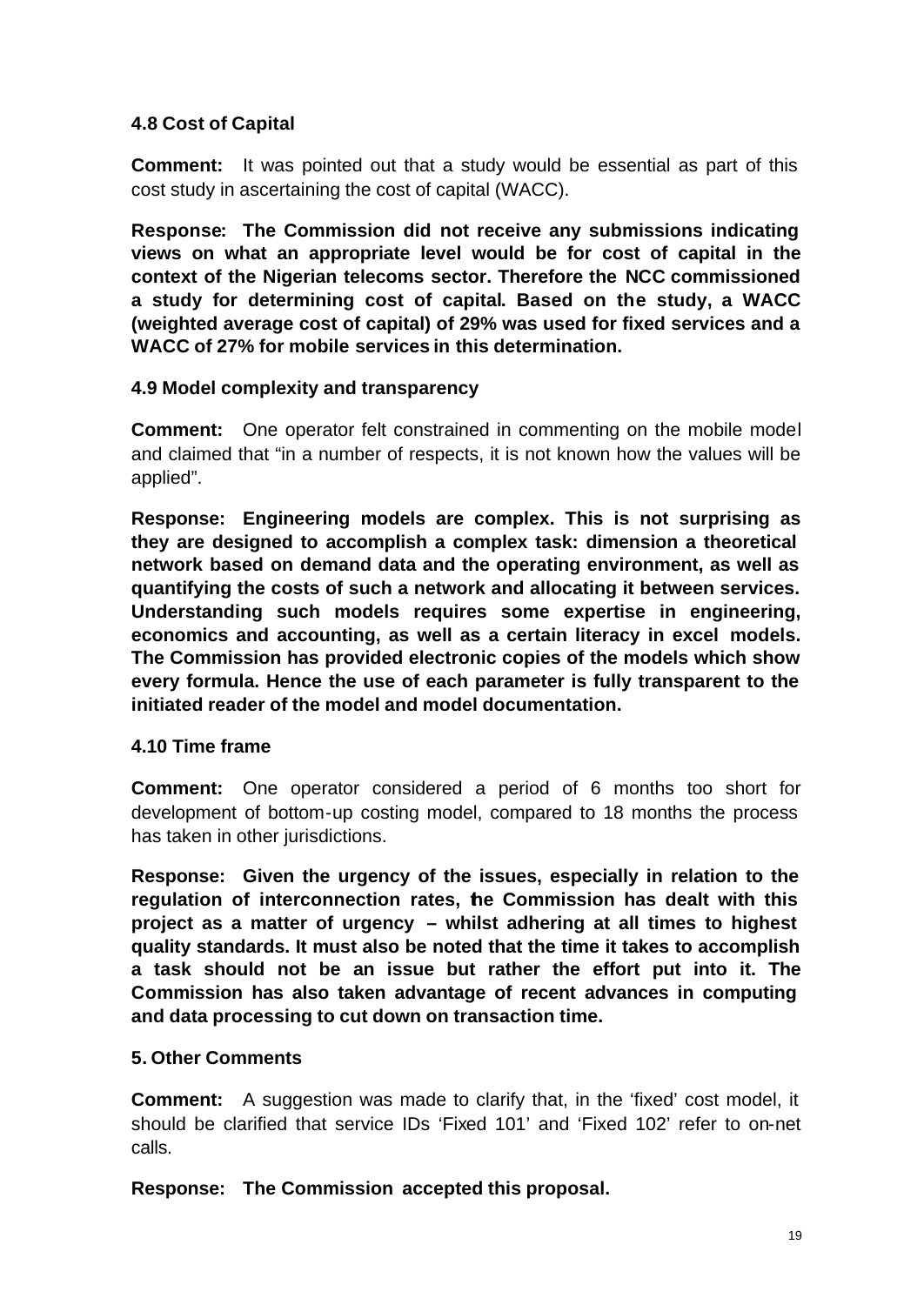**Comment:** A suggestion was made that, for maximum transparency, the final model and report should be published.

**Response: The final version of the model will contain confidential data such as traffic volumes and projections, cost information, etc. It is therefore unlikely that the Commission will publish a fully populated version of the model. Given that a version of the model containing all the formulae has been made available to operators it must be conceded that the process has been extremely transparent.**

**Comment:** One operator suggested that legacy issues, such as pension liabilities should be taken into account in setting interconnection rates.

**Response: As pointed out above, efficient interconnection rates are based on the costs incurred by an efficient operator entering the market today. Such operator would not have any legacy issues to deal with.**

A couple of operators claimed to have found errors in one of the models.

**Response: These operators did not provide sufficient information to the Commission in order for the Commission to be able to identify and if necessary, rectify such errors.**

#### **6 Conclusions**

The Commission would like to thank all operators who have submitted information in relation to the regulation of interconnection rates, the costing models and in relation to the regulation of retail prices.

The Commission has carefully considered the information provided by stakeholders and has taken a view on parameters and regulatory measures in the light of this information and in the light of other information – based on international experience and on publicly available information.

The process of arriving at a new regulatory regime for the interconnection of operators and for retail pricing in Nigeria has been conducted in a climate of openness and with a view to providing maximum transparency to all parties without compromising on the confidentiality of commercially sensitive information.

The Commission is confident that the results will make significant contribution to the development of a thriving telecoms sector in Nigeria and hence to the benefit of consumers and industry alike.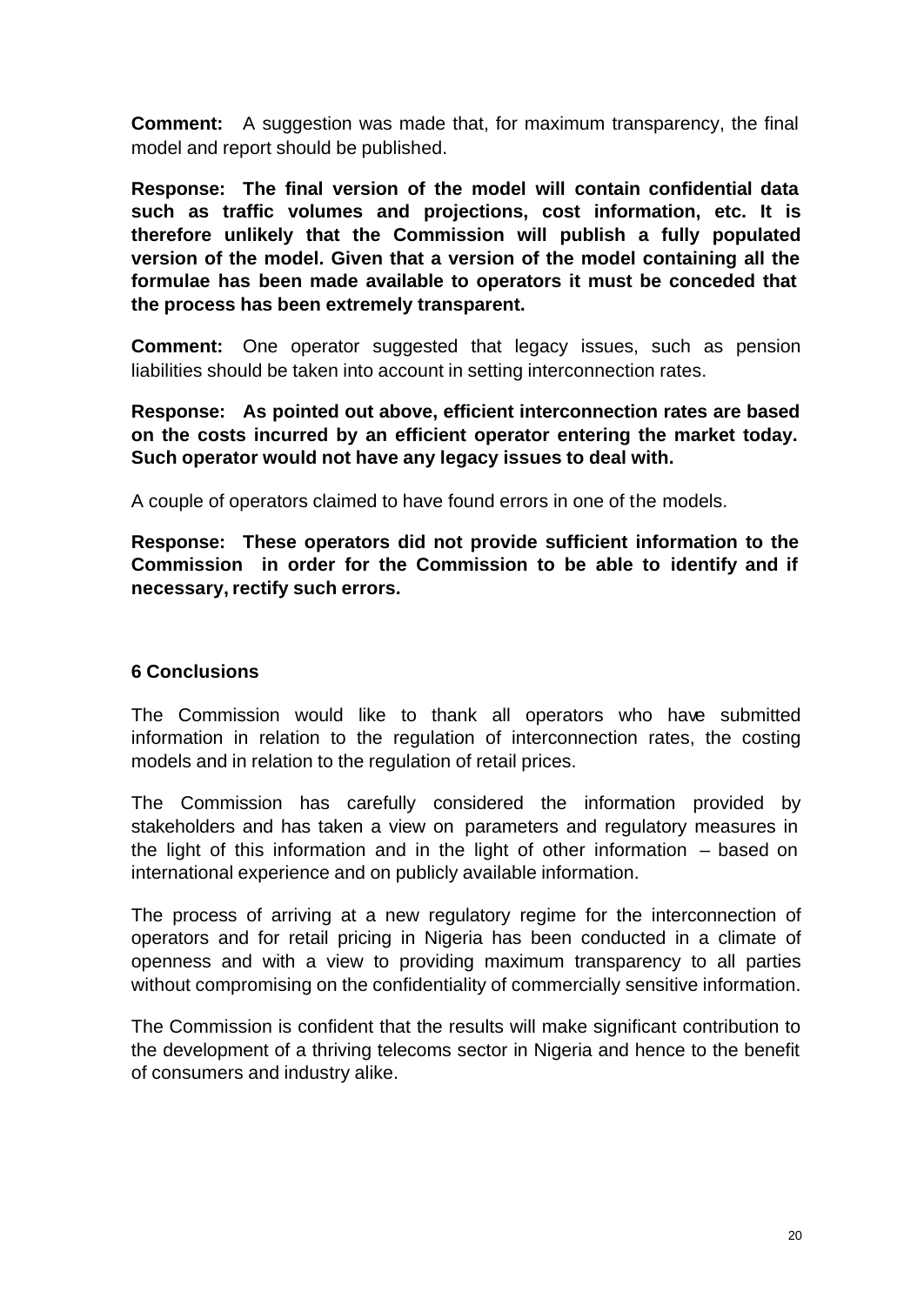# **DETERMINATION**

- 1. The Commission hereby determines that:
	- a) The interconnection rate for Fixed Call Termination using Near-end Handover shall be **N10.80** (ten naira eighty kobo);
	- b) The interconnection rate for Fixed Call Termination using Far-end Handover shall be **N9.10** (nine naira ten kobo)
	- c) The interconnection rate for Mobile Call Termination shall be **N11.40** (Eleven naira forty kobo)
	- d) The interconnection rate for termination in Nigeria of an international incoming call is the interconnection rate determined for Fixed Call Termination using Near-end Handover, Fixed Call Termination using Far-end Handover or Mobile Call Termination as applicable.
- 2. The interconnection rates determined in paragraph 1 above shall be applied by and payable (including by way of internal transfer pricing) to all licensees who have been allocated numbers by the Commission.

| "Far-end Handover"       | Where a call intended for Fixed Call<br>Termination is<br>the<br>delivered<br>to<br>terminating operator at a<br>point of<br>interconnection designated by<br>that<br>operator as serving the number range<br>including the called number at the<br>interconnection rate<br>for<br>far-end<br>Handover.                                                                                                                                                                                                                                                                                           |  |  |  |  |  |
|--------------------------|---------------------------------------------------------------------------------------------------------------------------------------------------------------------------------------------------------------------------------------------------------------------------------------------------------------------------------------------------------------------------------------------------------------------------------------------------------------------------------------------------------------------------------------------------------------------------------------------------|--|--|--|--|--|
| "Fixed Call Termination" | Termination by the receiving operator<br>of a call intended for a number within a<br>range ascribed to fixed services in the<br>national numbering plan and allocated<br>to the receiving operator which call has<br>been delivered to that operator by an<br>interconnected operator<br>(which<br>may be the originating<br>operator<br>operator or another operator, including<br>an operator providing transit of the call<br>telecommunications<br>through<br>its<br>network) at a point of interconnection<br>and routed by the terminating operator<br>its<br>telecommunications<br>through |  |  |  |  |  |

3. In this Determination, unless the context requires otherwise the following expressions shall have the meanings set out below.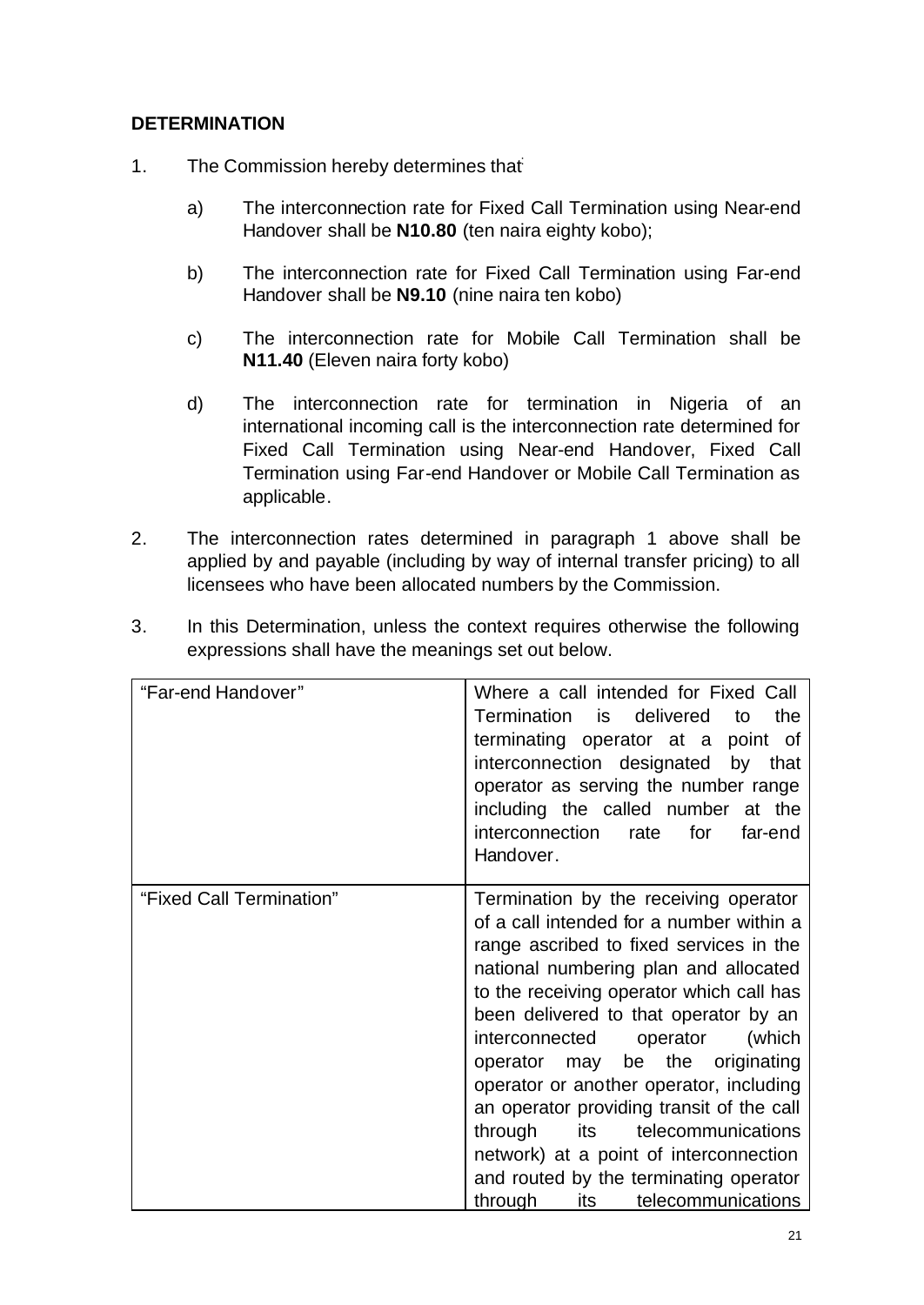|                           | network.                                                                                                                                                                                                                                                                                                                                                                                                                                                                                                                                                                               |  |  |  |  |  |  |
|---------------------------|----------------------------------------------------------------------------------------------------------------------------------------------------------------------------------------------------------------------------------------------------------------------------------------------------------------------------------------------------------------------------------------------------------------------------------------------------------------------------------------------------------------------------------------------------------------------------------------|--|--|--|--|--|--|
| "Mobile Call Termination" | Termination by the receiving operator<br>of a call intended for a number within a<br>range ascribed to mobile services in<br>the national numbering plan and<br>allocated to the receiving operator<br>which call has been delivered to that<br>operator by an interconnected operator<br>(which may be the originating operator<br>or another operator, including an<br>operator providing transit of the call<br>its telecommunications<br>through<br>network) at a point of interconnection<br>and routed by the terminating operator<br>through its telecommunications<br>network. |  |  |  |  |  |  |
| "Near-end Handover"       | Where a call intended for Fixed Call<br>Termination is<br>delivered<br>the<br>to<br>terminating operator at a<br>point of<br>interconnection which has not been<br>designated by that operator as serving<br>the number range including the called<br>number at the interconnection rate for<br>far-end Handover.                                                                                                                                                                                                                                                                      |  |  |  |  |  |  |

5. This Determination shall take effect from 22<sup>nd</sup> September, 2006 and remain valid and binding on Licensees for the services specified in paragraphs 1(a) to (d) of this Section, until further reviewed by the Commission.

Dated this 21<sup>th</sup> day of June, 2006.

Frest Ndukwe

**Engr. Ernest C.A. Ndukwe Executive Vice-Chairman**

**Nigerian Communications Commission Abuja – Nigeria.**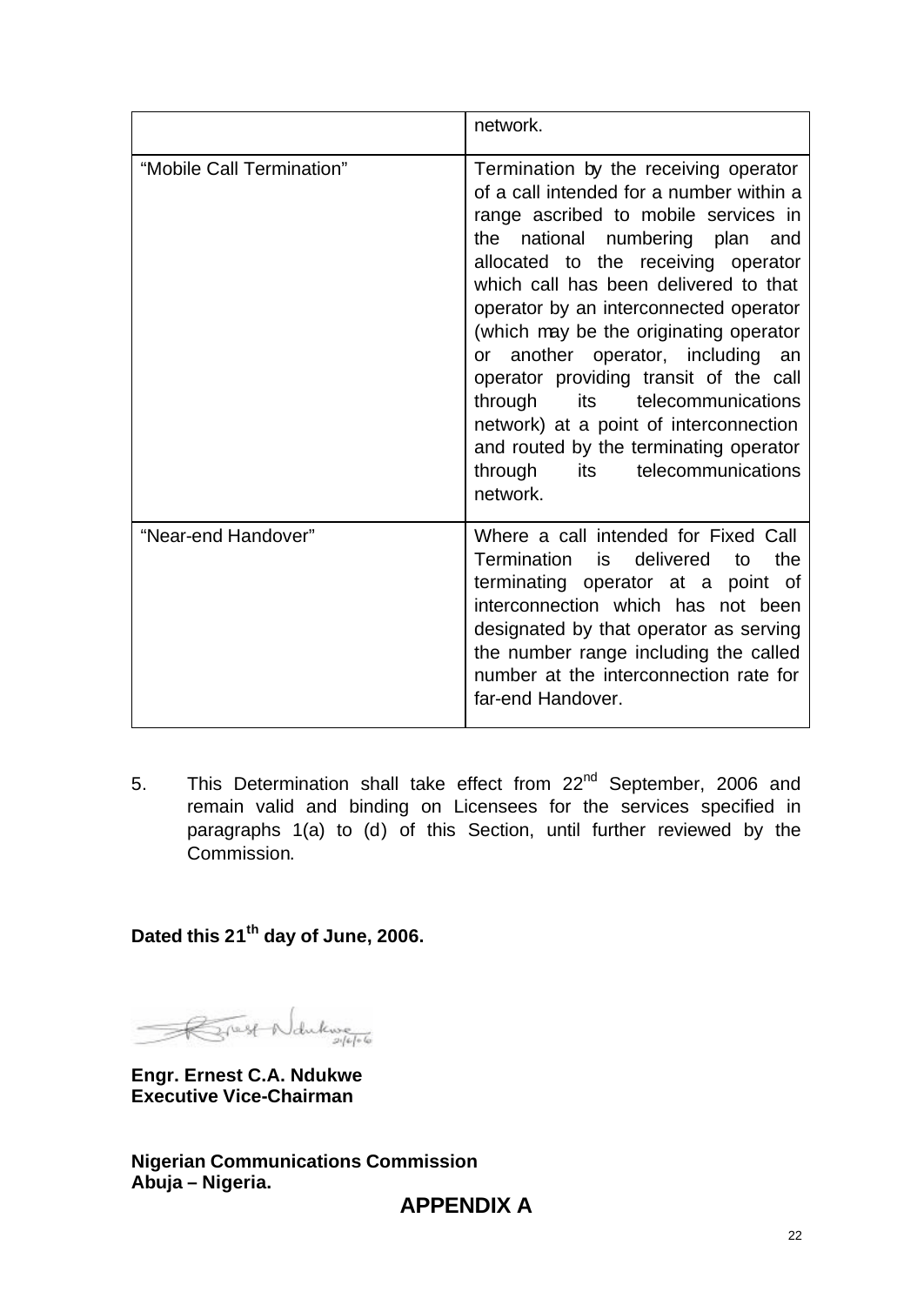#### **ISSUES DISCUSSED WITH OPERATORS**

#### **DURING STAKEHOLDER MEETINGS (DECEMBER 05 TO 09, 2005)**

#### **The following agenda was used for the stakeholder meetings in December 2005**

- 1. Introduction and objectives
	- 1.1. Process leading up to this meeting
	- 1.2. Process going forward
	- 1.3. Role of PwC
	- 1.4. Objectives of this meeting

#### **Interconnection**

- 2. Views on the current interconnection arrangements:
	- 2.1. Interconnection products/services requiring explicit regulation
		- 2.1.1. List of services for fixed mobile interconnection
		- 2.1.2. List of services for mobile fixed interconnection
		- 2.1.3. List of services for mobile mobile interconnection
		- 2.1.4. List of services for fixed fixed interconnection
	- 2.2. Identification of deficiencies or inequities in current interconnection regime
		- 2.2.1. Operational issues
		- 2.2.2. Technical issues
		- 2.2.3. Commercial issues
	- 2.3. Degree of cost orientation
		- 2.3.1. Do you have information on the costs of interconnection services (for your company)?
		- 2.3.2. In your view, what are the services for which interconnection rates.
			- …are cost based
			- …exceed service costs
			- …are below service costs
- 3. Changes to interconnection arrangement which would improve efficiency of market
	- 3.1. Operational changes
		- 3.1.1. How would these changes increase efficiency?
	- 3.2. Technical changes
		- 3.2.1. How would these changes increase efficiency?
	- 3.3. Commercial changes
		- 3.3.1. How would these changes increase efficiency?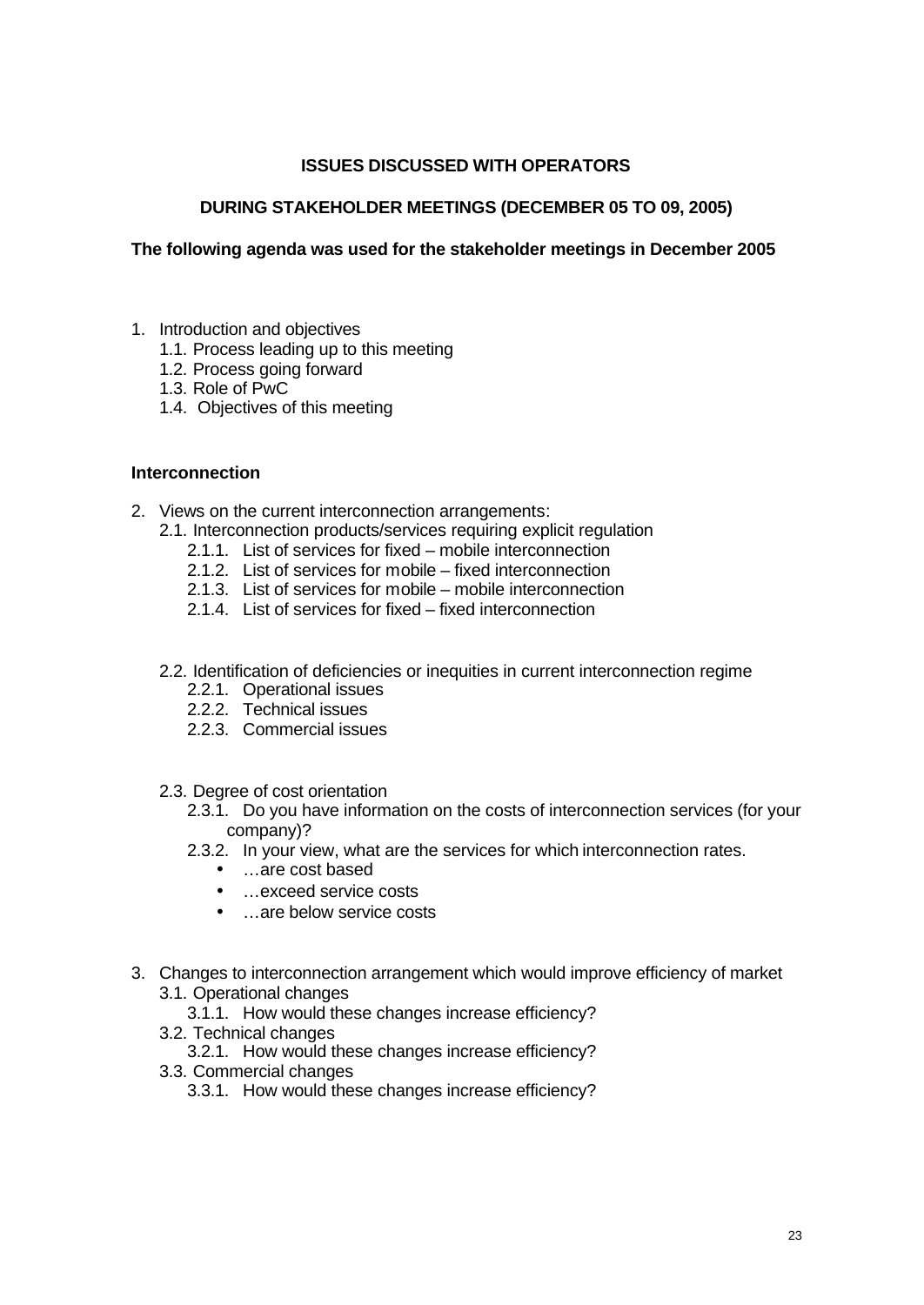#### **Retail price regulation**

- 4. Views on the effectiveness of competition
	- 4.1. Does competition effectively constrain retail prices for…
		- …fixed operators?
		- …mobile operators?
- 5. Operator dominance and appropriate market definition
	- 5.1. What are relevant markets for competition purposes?
	- 5.2. In these markets, are there dominant operators?
		- 5.2.1. Which ones?
- 6. Retail price regulation
	- 6.1. Suitability of price regulation as a remedy
	- 6.2. Appropriate form of price regulation, e.g. price caps (limits), price cap mechanisms, and service baskets, etc.
	- 6.3. alternative regulatory remedies

#### **Other matters**

7. Any other matters which you believe are relevant to the study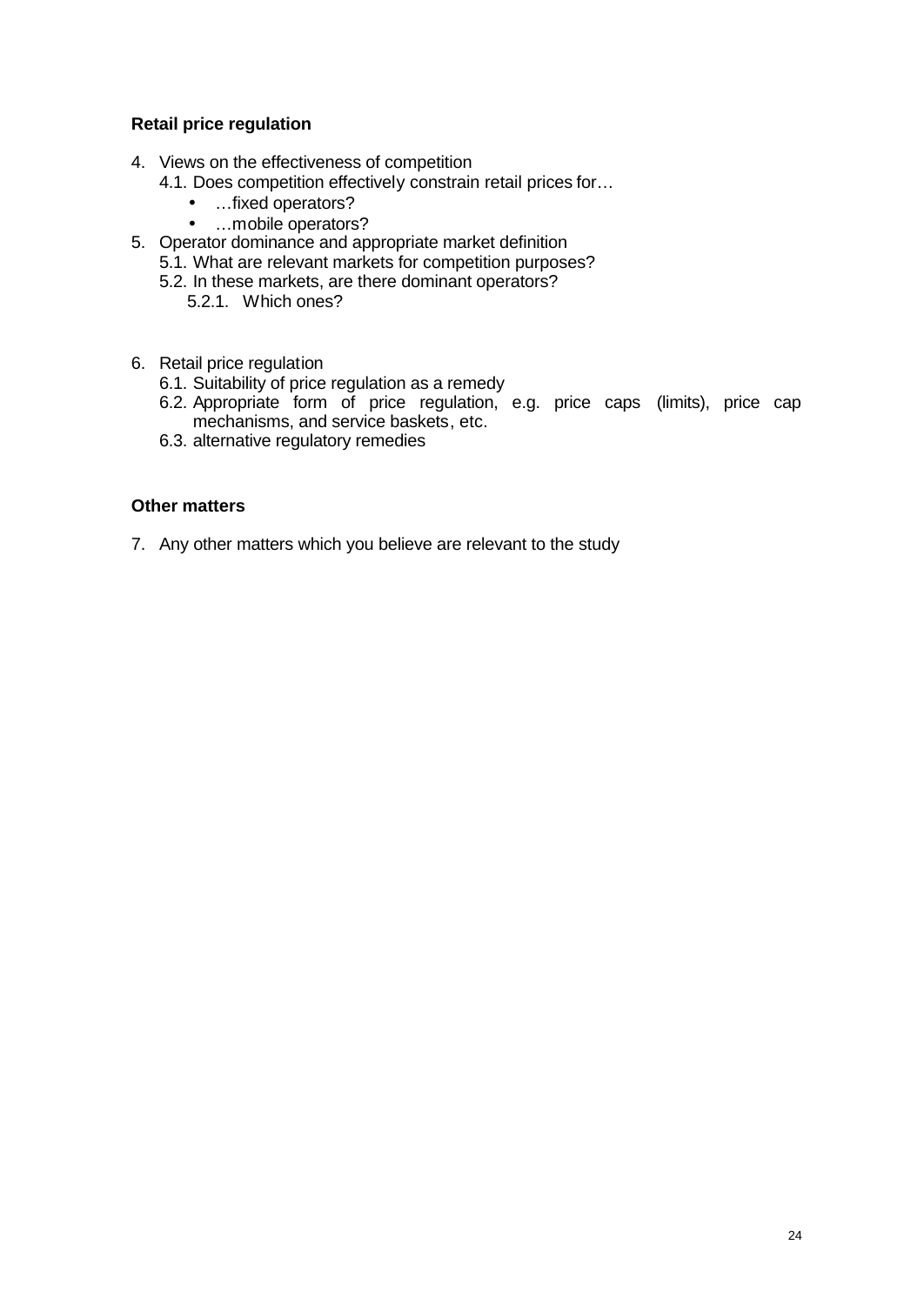# **APPENDIX B**

### **Description of data request**

**January, 2006**

#### 1. Introduction

The purpose of this document is to help operators with the completion of the data request. During our meetings with the operators held the week starting on 16<sup>th</sup> January, additional clarifications were requested on several items. Those items have now been described in more details in the following sections.

#### 1.1 Background

As part of the project "Development of Tariff, Interconnection Rate and Price Cap Regulation", PwC is required to build a Bottom-Up Long Run Incremental Cost (LRIC) model for the Nigerian Communications Commission (NCC).

The purpose of this model is to assist the NCC in setting up interconnection rates.

1.2 Data request in a general pro-forma

The data request is a general pro-forma sent to all GSM operators and the leading PTOs. It may be altered by the operators in order to provide a better reflection of their own network and associated costs. If needed operators may amend the data request and suggest an alternative so that the modelling for interconnect rate may more closely reflect their network design and unit costs.

- 2. Traffic demand and call statistics
- 2.1 Users

Number of users refers to the number of active users i.e. users who have made or received at least one call during the last 3 months.

2.2 Traffic volumes for voice services and SMS

Traffic volumes refer to successful calls or SMS either billed or unbilled. Expected number of minutes per service is required for the years 2006 & 2007. If information is not available at that level of granularity please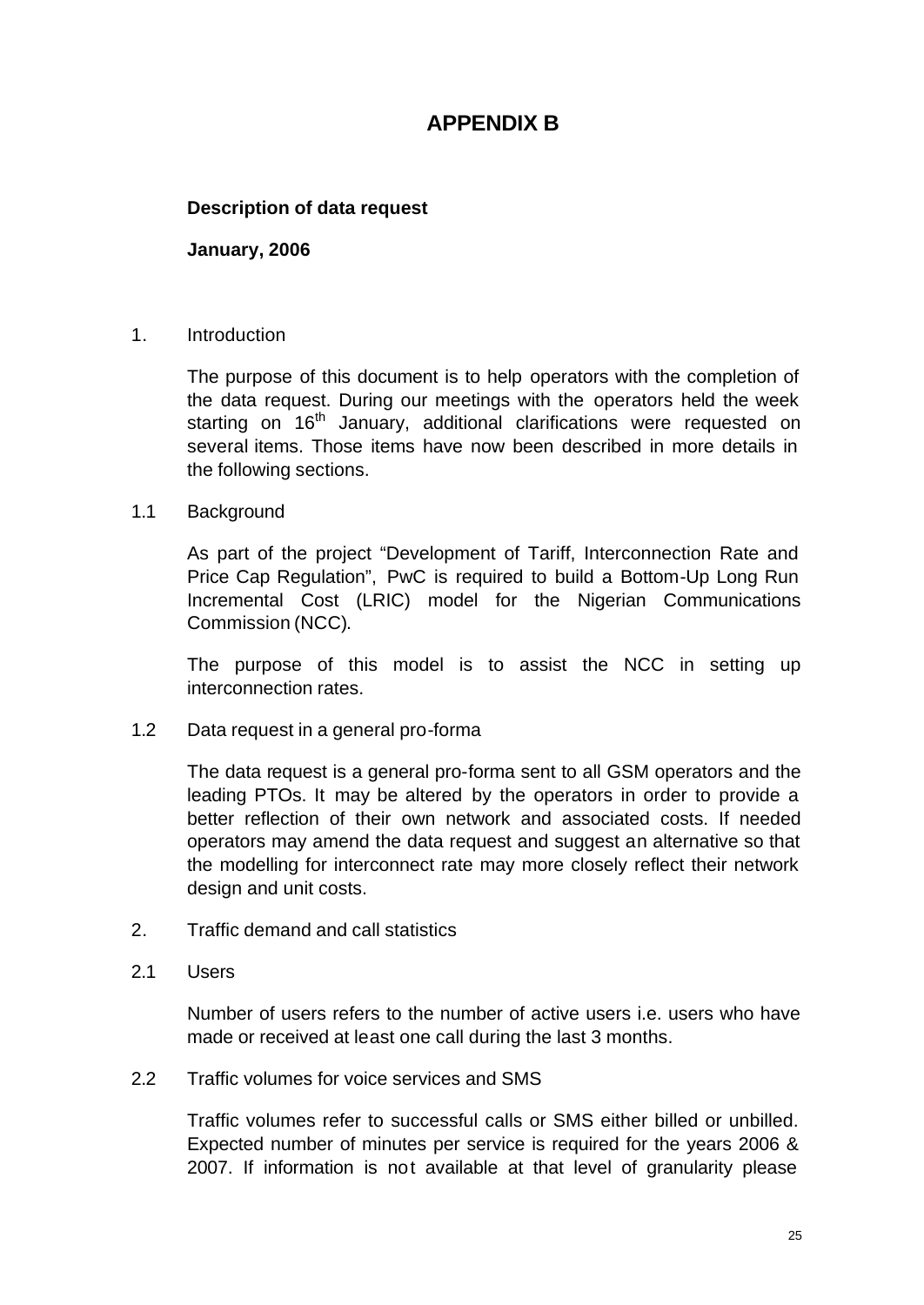provide some high level growth forecast for the next two years applicable to total traffic.

Calls to voicemail include both deposit and retrieval of voicemails.

#### 2.3 Call statistics

Average call duration should be split for all services if possible or at least between GSM, FWA & Intl. The average number of bytes per SMS can be estimated based on a sample of CDRs.

Set-up time or non conversation holding time corresponds to the period starting for the time the calling party dials a number and stopping when the receiving party picks up the call.

Percentage of successful calls refers to the number of answered calls divided by the number of call attempts. Note that unsuccessful calls include calls not answered because the receiving party was unavailable to take the call as well as dropped calls due to network congestion.

The Busy Hour is the busiest hour in terms of call volumes in Erlang during a busy day i.e. a working day. Total erlang traffic during the busy hour divided by total traffic during a working day equals % of BU daily traffic. The number of busy days is the number of days during the week which have the same high level of traffic during the BH. This number of busy days is generally equal to number of working days per week.

# 3. Routeing factors

Each service uses different network elements depending on which route this service takes through the network to get delivered. In order to capture how many switching and transmission network elements are used by each mobile service, a routeing table needs to be completed. Each route is weighted according to the probability that a service takes this route.

The following Figure 1 shows the routeing table for an on net call with a hypothetical mobile network of 5 MSCs. Taking a probabilistic approach and assuming that each MSC is of a similar size, we consider that the probability of the call terminating on any of the five MSC is equal i.e.  $\frac{1}{5} = 20\%$ .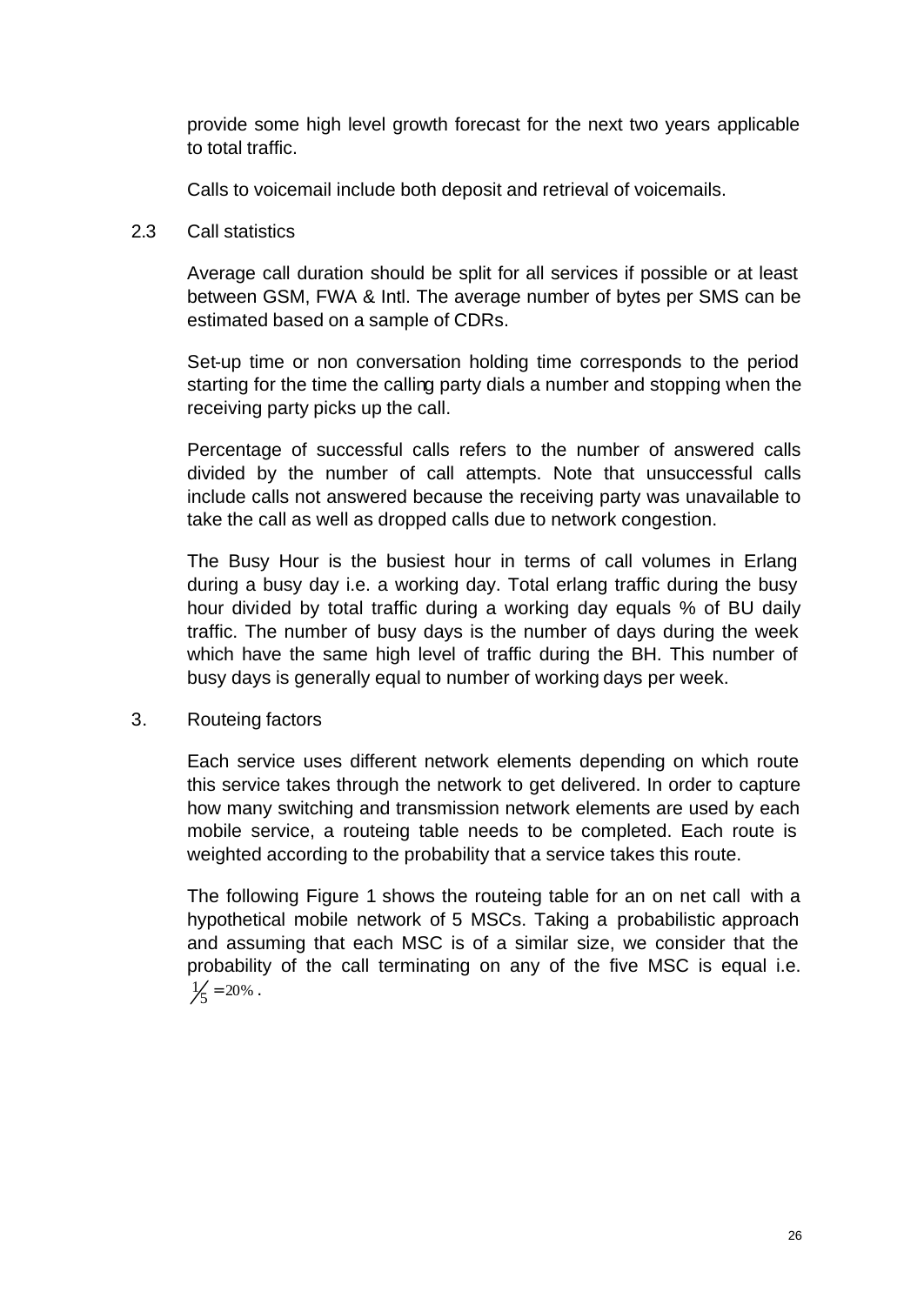**Figure 1 Routeing factors for on net mobile calls**



Based on a probabilistic approach and Figure 1, the routeing factors for on net calls are:

|                                         | Probability | <b>BTS</b> | <b>BSC</b> | <b>MSC</b> | <b>HLR</b> | <b>BTS</b><br><b>BSC</b> | <b>BSC</b><br><b>MSC</b> | MSC-<br><b>MSC</b> | MSC-<br>Voicemail<br>platform | <b>MSC - SMS</b><br><b>Platform</b> | <b>Mobile</b><br>voicemail<br>platform | <b>SMS</b><br><b>Platform</b> | Mobile IN - Intercon<br>prepaid<br>platform | nect |
|-----------------------------------------|-------------|------------|------------|------------|------------|--------------------------|--------------------------|--------------------|-------------------------------|-------------------------------------|----------------------------------------|-------------------------------|---------------------------------------------|------|
| Route A                                 | 20%         |            |            |            |            |                          |                          |                    |                               |                                     |                                        |                               |                                             |      |
| Route B                                 | 80%         |            |            |            |            |                          |                          |                    |                               |                                     |                                        |                               |                                             |      |
| Outgoing - Calls to on net Weighted avg |             |            |            | .8         |            |                          |                          | 0.8                |                               |                                     |                                        |                               |                                             |      |

The routeing factors will be specific to each operator based on their network structure. It is requested from each operator to estimate its routeing factors for all its conveyance services.

- 4. Network design parameters
- 4.1 General Criteria

A 1% air interface blocking probability means that 1% of calls are lost at the air interface level. The network blocking probability refers to the probability of loosing the call at the switching or transmission level.

The capacity planning max load factor is the maximum capacity of a network element before an additional similar network element is added.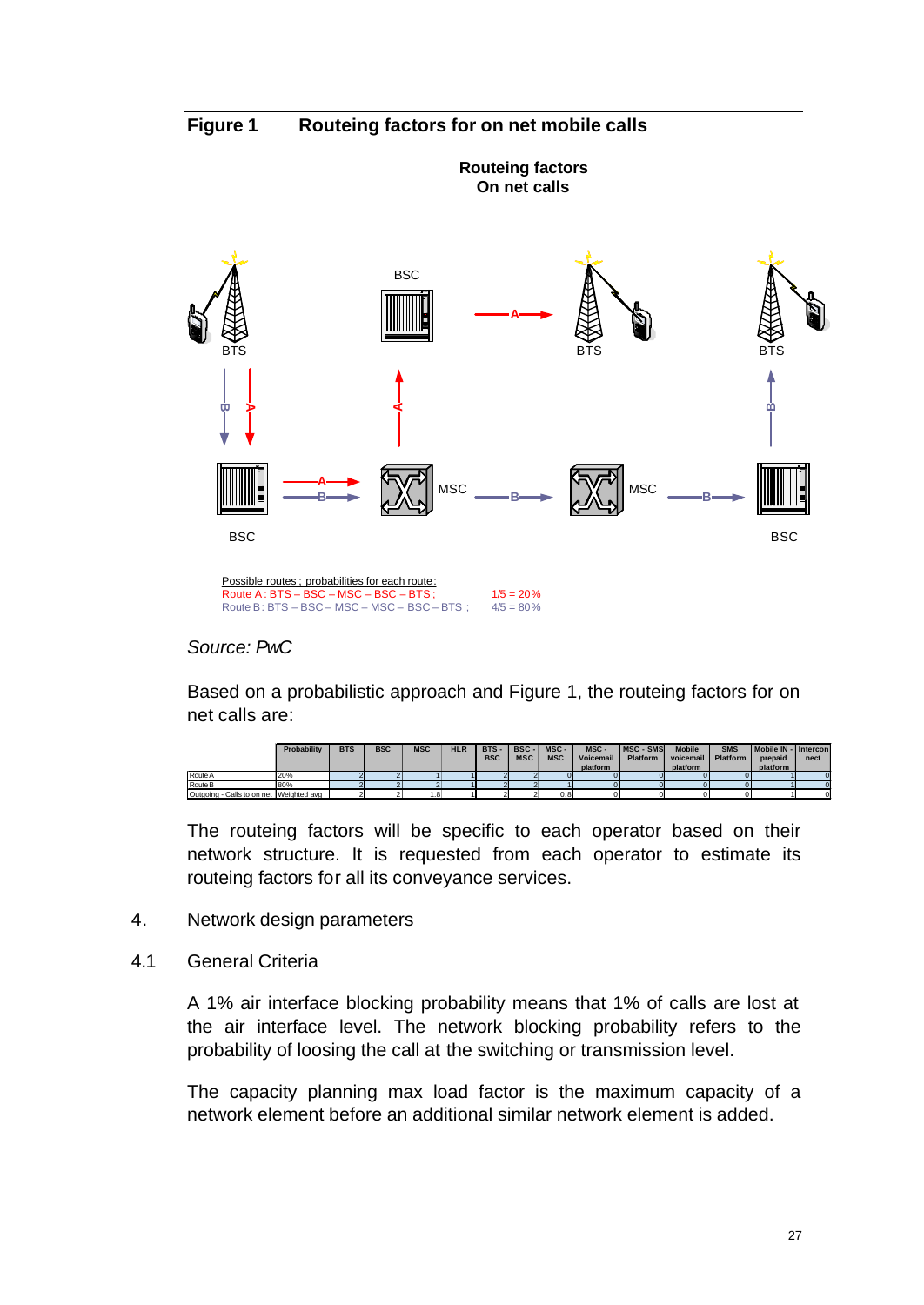#### 4.2 Spectrum

Due to interference, frequency cannot be re-used across adjacent cells so the frequency bandwidth available for one cell is lower than the total spectrum frequency available. The re-use factor is therefore used to divide the allocated spectrum frequency to obtain the actual available frequency per cell after taking into account interference.

Maximum carriers per sector are the theoretical maximum number of carriers that can be produced in one sector based on the amount of spectrum available.

### 4.3 Coverage

Operators are required to provide an estimate of their coverage in the 6 Nigerian regions and a specified list of main cities. If no coverage estimate is available pls provide the number of BTSs, the average number of sectors per BTS and their average radius for each region and listed cities. If coverage is available but under a different geographical split of Nigeria pls provide coverage according to that split but define each area in number of km<sup>2</sup> and location.

#### 4.4 Sectorisation

Information on sectorisation of BTS is required per region. If the split per region is not available please provide total number for the whole of Nigeria.

4.5 Sites

Sites refer to physical location and include all types of sites. However if for instance, a BTS and a BSC are collocated at the same site, this site is only counted once.

#### 4.6 Access and switching equipment

Number of units and design capacity per access and switching elements are to be split per vendor. The unit of measurement for the capacity of each network element has been provided. However if this unit does not correspond to the unit used by network engineers please rectify and specify which unit is used and what is the design capacity. The design capacity refers to the theoretical maximum capacity as stated by equipment suppliers.

Network engineers plan their network in advance of future demand. This planning period varies for each network element generally according to how difficult it is to commission, install and integrate a particular network element.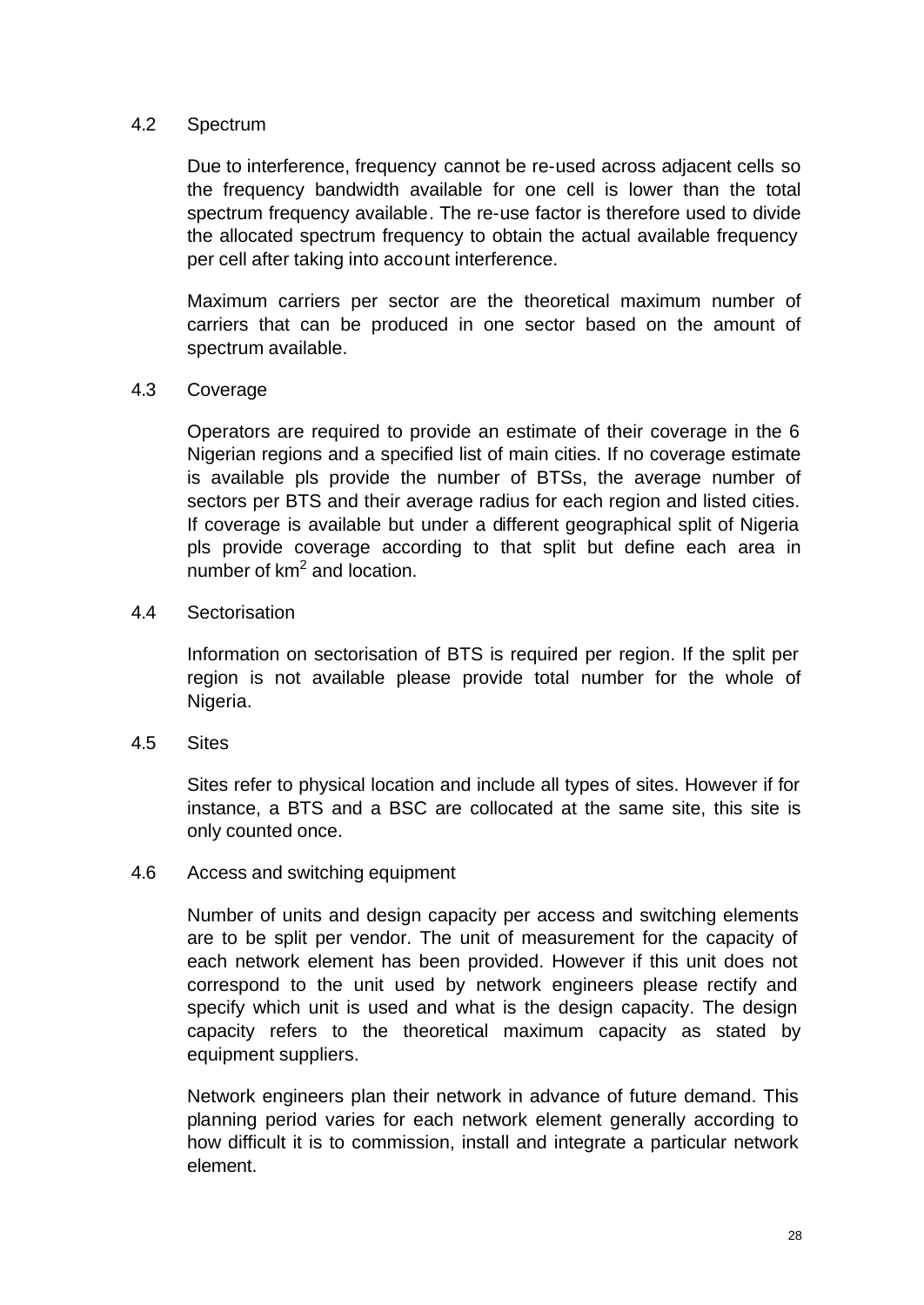#### 4.7 Transmission equipment

Leased transmission capacity should be split out between the different providers. Please add the names of the providers, the number of E1s capacity leased and the medium used to transmit.

#### 4.8 Other general information on Transmission

Microwave hops per BTS are an estimate which can be based on a sample. Traffic per E1 in Erlang is the average erlang traffic measured per E1 in the network. The maximum number of TRXs per E1 is the maximum number of TRXs that one E1 link can cater for to transmit all the traffic generated by those TRXs between BTS and BSC.

4.9 Point of interconnection

Number of POIs with other operators and their locations are required for all four GSM operators and the top five FWA operators in terms of volume exchanged.

- 5. Unit investment and Opex
- 5.1 Unit investment for access and switching network elements

The current unit price corresponds to the purchasing price of one unit of a network element if this unit was to be bought today. Hence the current unit price of a BTS is the vendor price as of today for one BTS.

Supervision and installation costs are the additional expenses necessary for one asset to become fully operational.

5.2 Unit investment for own built transmission network elements

For transmission links which are owned and have been capitalised pls indicate the unit price and the relevant network element. For instance, depending on what transmission medium is used i.e. microwave, fibre or satellite pls indicate the relevant unit prices e.g. price of a microwave tower, a satellite transceiver or a kilometre of duct or trench.

5.3 Indirect capital expenditure

All capital expenditure which can not directly be allocated to one of the network elements listed in 5.1 and 5.2 is classified as indirect. Some broad categories of indirect capex have been proposed pls complete and amend those categories if necessary.

5.4 Operational expenditure for leased transmission infrastructure

Operational expenditure on leased lines equals the amount of the payments made to leased lines providers during the year.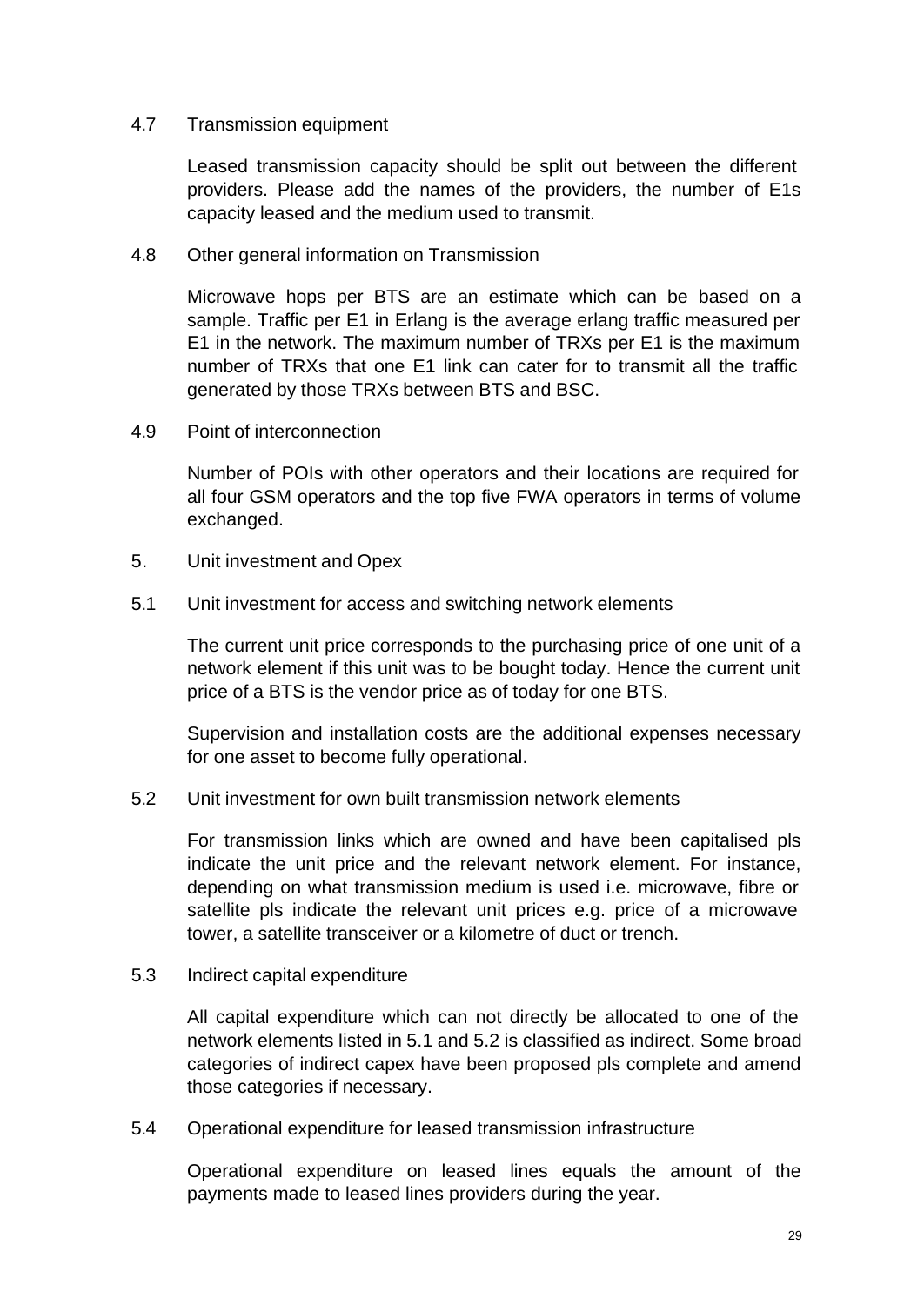#### 5.5 Direct operating costs

In order to capture higher operational expenditure due to the Nigerian context, a breakdown of opex for BTS and BTS' site has been provided. Pls complete this breakdown and provide as much detail and comments as possible.

The list of all network opex excluding opex on BTS and BTS' site can be modified to reflect the categorisation of those costs in operators' accounts.

#### 5.6 Retail operating costs

Customer acquisition costs correspond to subsidies or other costs incurred while attracting new customers. The costs of free SIM cards are one example of such costs. Sales, Marketing and Promotion are all the retail costs associated with the provision of retail services and advertising campaigns. Retail billing includes the costs of invoicing customers.

#### 5.7 Common and other opex

Any opex which has not already been allocated to network or retail opex has to be included in common and other opex. The salaries of people employed working for general services at the head office are one example of such costs.

5.8 Cost and revenues for last financial year

P&L figures for the latest available financial year are to be provided at a high level.

5.9 Bad debt due to interconnection

With respect to costs associated to bad debt due to operators failing to pay for interconnection or delaying those payments, pls state in details what those costs are to your firm and how you classify them.

5.10 Unbalanced international traffic

The information required is here to assess the extent of the issue of traffic which is terminated as local traffic even if it was originated internationally.

#### 5.11 Cost of capital

The cost of capital is the combined cost of debt and equity borne by a company. These two sources of capital are weighted together to derive a weighted average cost of capital for the company in question. The standard CAPM approach is set out below:

$$
WACC_{\it post\,tax}=r_{Debt} \frac{D}{D+E} \big(1-T\big)+r_{Equity} \frac{E}{D+E}
$$